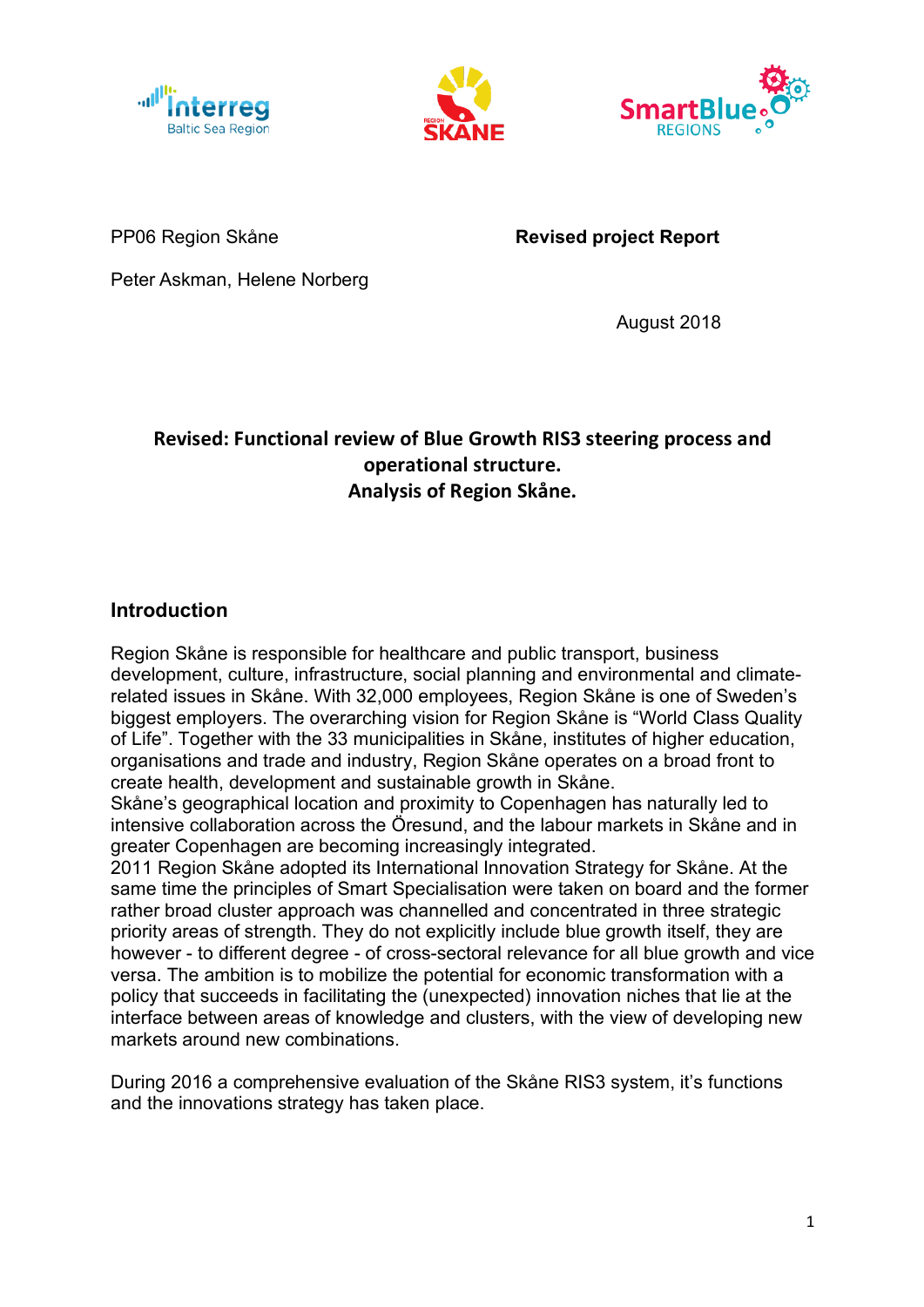





# 1. Analysis of regional context/analysing the innovation potential

#### **The general context**

Skåne has distinguished itself as one of the most innovative regions in Europe. The region has a highly developed innovation strategy, a significant degree of R&D expenditure (nearly 5 % of GDP), a movement into high-skilled sectors, a strong academic presence and a high proportion of tertiaryeducated labour. Skåne also has a strategic location in northern Europe, close to the European continent, with universities that make a substantial contribution to the whole nation´s graduate output.

Skåne is also in a strong position to remain at the forefront of sustainable energy use and is leading the way in green public transport. Biogas production, distribution and consumption has developed during the last years. Furthermore, the region´s clean-tech cluster is strong.

However Skåne also has many challenges. The main challenge facing the region is to create value from its substantial innovation assets. Strong performance in innovation is not on par with employment generation and growth. Aggregate growth is weak and the region risks failing to capitalise fully on large-scale investments, such as the Max IV and ESS facilities for materials research, which are among the largest research facilities in Europe. Despite universities and highly educated labour, a sizeable number of individuals have only elementary level education, 16 % in Skåne compared to 13 % in Stockholm. Skåne's growth has been lagging behind other comparable Swedish regions. Growth per capita is lagging even more due to high population inflow and Skåne's share of GRP is 11.2 % with a negative trend, while Skåne's share of population is 13.2 % (1.3 million) and increasing. Employment in Skåne is the lowest of all regions in Sweden, 74.6 % compared to an average of 78 % in all regions. The main reason is the high percentage of immigrants without the skills needed on the labour market.

Skåne has a long history of maritime industry. However, the loss of some heavy industrial players in the early 80ies, led to focus on new sectors during the following decades. Never the less, many spin-outs from the former industry are still thriving, many of these companies being involved in different (blue, non-blue) cross-cutting, value chains. This fact is one of the reasons for Region Skåne's engagement in the EU-project Smart Blue Regions.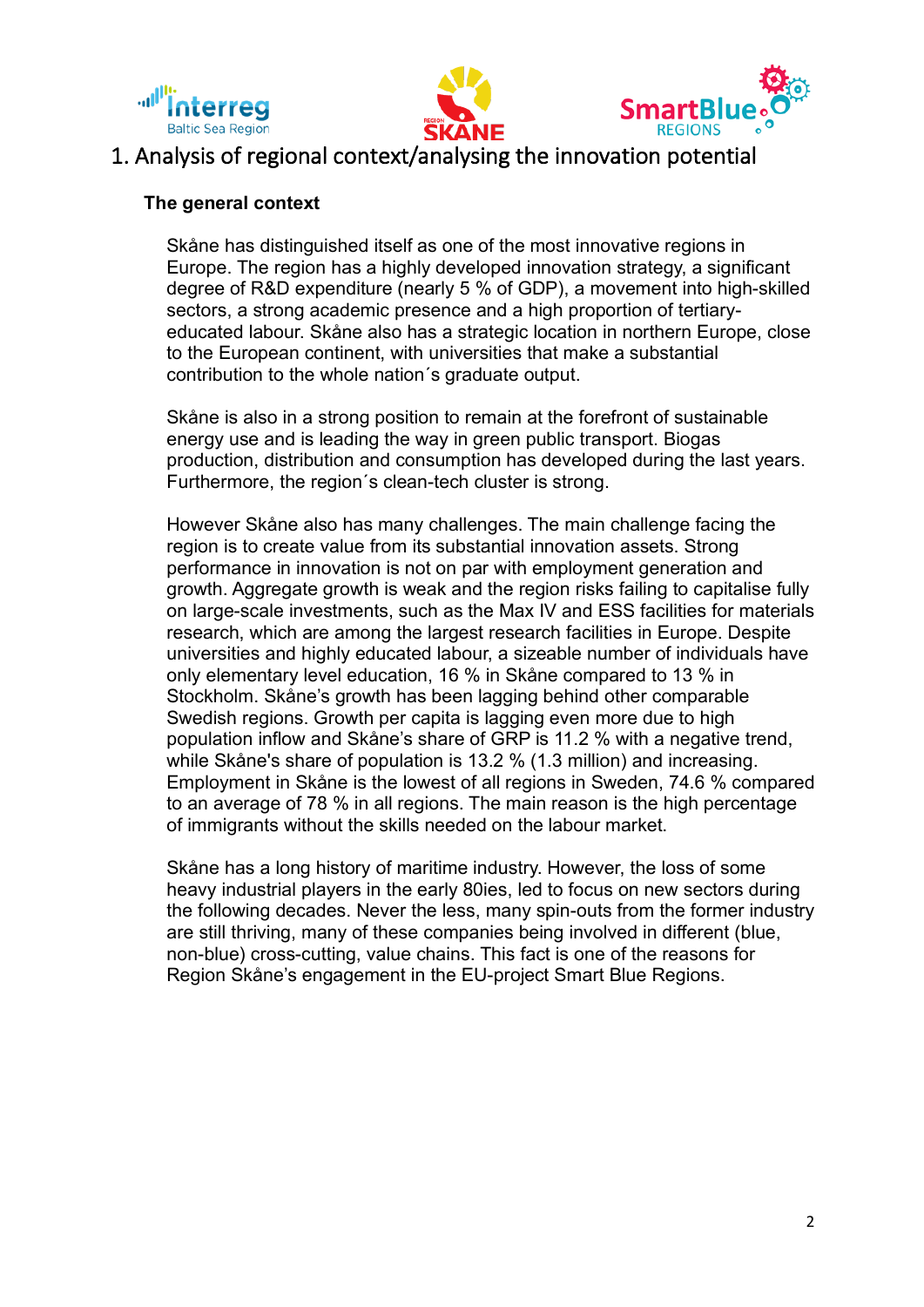





The figure below summarized Skåne´s strengths and challenges according to OECD (2012)1.

# Figure 0.1. Summary of main strengths and challenges addressed in the OECD Territorial Review of Skåne



OECD (2012) summarized the strengths and weaknesses of Skåne's regional innovation system as follows:

<sup>&</sup>lt;sup>1</sup> The original figure in the OECD report says "Strong aggregate GDP growth" – that must be wrong.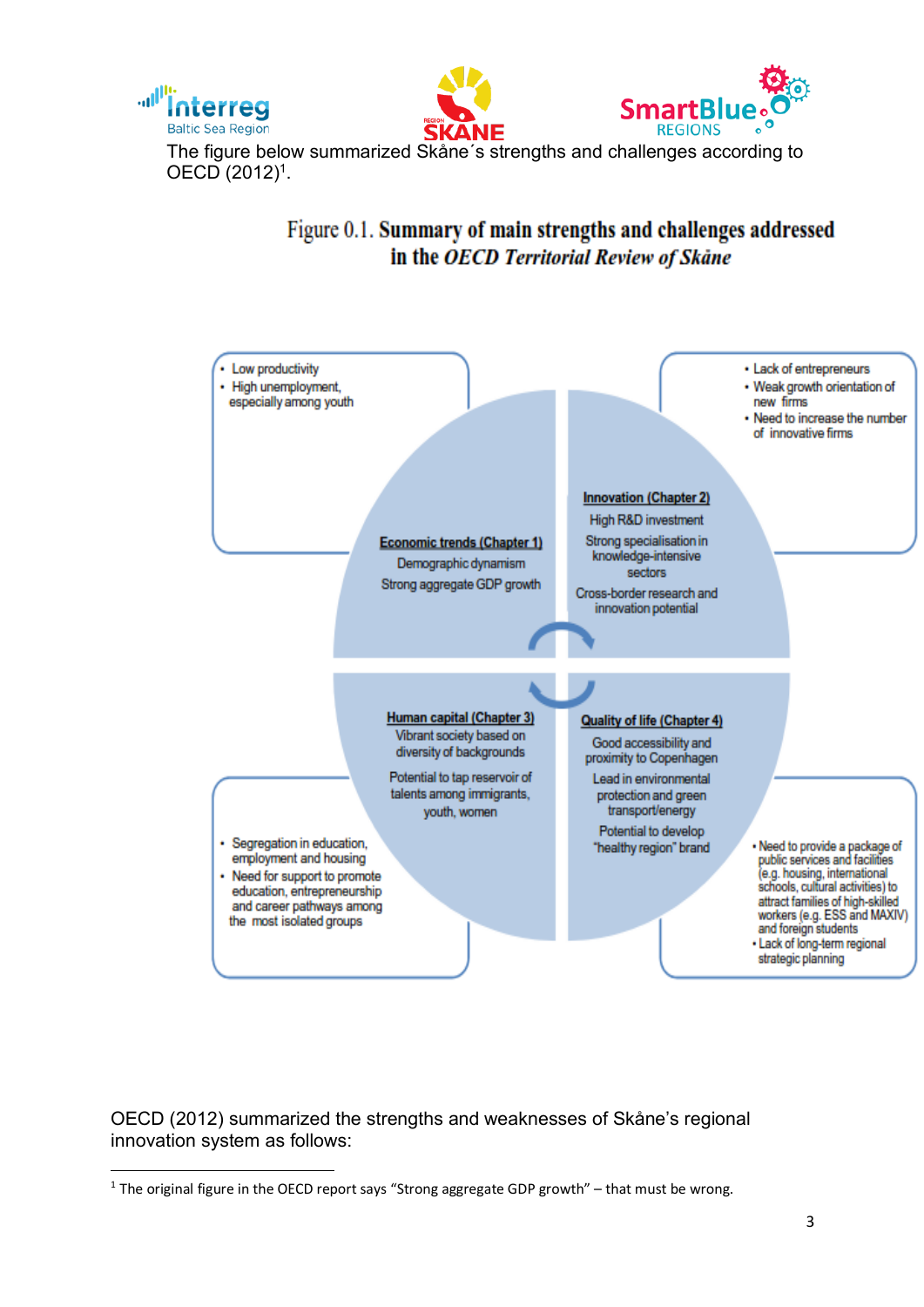





| <b>Strengths</b>                                                                                                             | Weaknesses                                          |
|------------------------------------------------------------------------------------------------------------------------------|-----------------------------------------------------|
| Strong academic research                                                                                                     | Lack of government research institutes              |
| High R&D investments, large pool of researchers                                                                              | Small number of R&D-intensive firms                 |
| Good general qualification of population/lifelong<br>learning                                                                | Too large a share of low-educated people            |
| Strong specialisation in knowledge-intensive<br>services                                                                     | Innovation in the services sector under-exploited   |
| Matching specialisation in public research and<br>industry, in medical science, natural and<br>environmental technology, ICT | Lack of entrepreneurs and entrepreneurship          |
| Presence of leading large companies                                                                                          | New firms remain small                              |
| Cross-border openness: centrality in periphery                                                                               | Short value chains, little production in the region |
|                                                                                                                              | Intra-regional imbalances in innovation             |
|                                                                                                                              | Limited inflow of foreign students and researchers  |

*Source: OECD Territorial Reviews Skåne, Sweden 2012*

According to the OECD Territorial Reviews Skåne (Sweden 2012) is a top research and technology hub. Generally Skåne has an extended public research and higher education infrastructure. It hosts four higher education institutions (HEI), with complementary roles and clear specialization. Focus is on medicine, technical science and natural science (few maritime issues).

- Skåne hosts the largest Nordic university, the University of Lund, with 47 000 students and 5 500 employees, with a high profile in medicine and pharmacology and globally sustainable development, as well as a broad palette of faculties of technologies with world-renowned research teams. However, it has no specific maritime faculty.
- Swedish University of Agricultural Sciences,
- Malmö University, with 23 000 students.
- Kristianstad University College with 10 000 students.

This large endowment in research and higher education represents an important asset for knowledge-based development in Skåne. However, Skåne has few industrial research institutes (e.g. RISE Research Institutes of Sweden, former SP), which in many countries are more natural partners for technology development in business.

In addition to this good HEI endowment, Skåne is becoming home to large infrastructures of international importance in materials science: The Max IV Lab, started 2015 and the European Spallation Source (ESS) has a planned start 2019, The Max Lab is a national Swedish laboratory studying synchrotron radiation and its fourth generation – the most powerful synchrotron radiation facility in the world - has been built in Lund. The ESS, a much larger investment, is a top international research facility where neutrons are used to screen a wide range of materials from proteins and plastics to medicines and molecules at the atomic level. These two major infrastructures of international importance will attract a large number of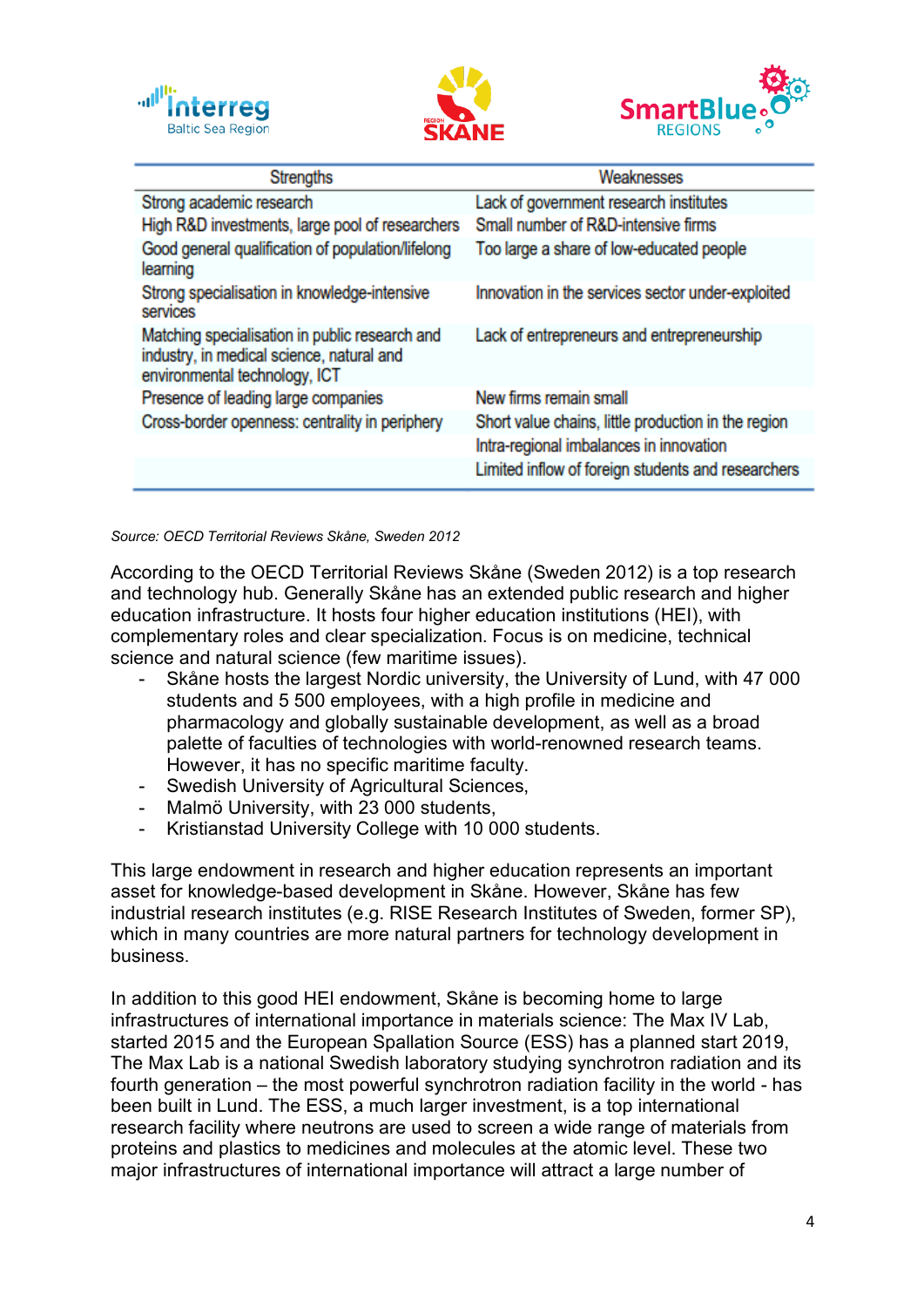





international researchers to conduct advanced material research, with applications in a broad range of fields: biomedicine, medicine, material technology, nanotechnology, energy research, geology and environmental science.

These research infrastructures are also of importance for innovations within the **blue** field and thus a good example of the broad crosscutting synergies between blue and other disciplines/value chains.

Like many other science and technology hubs, Skåne depends on a few large companies for private R&D activities. The concentration of patents in Southern Sweden in electronic communications technology and in medical science was linked to the presence of ST-Ericsson, Sony-Ericsson and Astra Zeneca, with important research activities. Now little is left of these companies in Skåne, a situation that is a challenge for the region. On the other hand, the Swedish defense industry has its center for subsea research and technology in Skåne.

The disappearance of key players has underlined the less favorable position of Skåne with respect to value creation from innovation. As OECD notes in the 2012 report, in spite of important R&D and patenting activities in Skåne, strong HEI and public research infrastructure, the spillovers from these input activities are not likely to be captured in the region. Globalization of value chains, deficient entrepreneurships and weak SME innovation explain why these strong assets are not sufficient to significantly contribute to growth and full employment in the region:

- The internationalization of production functions of large firms has gone faster than the internationalization of R&D function: hence the return on private R&D investments by large firms located in Skåne are mostly captured abroad.
- Economic exploitation of public R&D in the form of academic spin-offs take place, but the number of those firms remains limited. Weak entrepreneurship also explains the low number of new technology-based firm's creation (in OECD comparison). When they are created these firms tend to remain small. Hence the economic returns on R&D are not easily retained locally either.
- Indicators used to characterize the "innovation power" of a regional innovation system are weak proxies of the innovation phenomenon because they miss the important share of innovations that are not science- or technology-driven, but never-the-less generate new business and employment. As in many other EU-regions, too few SMEs in traditional sectors in Skåne innovate, SMEs are insufficiently open to external sources of knowledge and face a variety of innovation barriers (many of these not linked to technology).

Like in many of the most advanced OECD regions with high labour cost, value chains in Skåne are in general quite short. The regional economy is dominated by large multi-national companies, which increasingly carry out production in lower labour cost countries.

OECD stated 2012 that the need to reinforce the diffusion power of Skåne's regional innovation system provides a rationale for a two-track innovation policy. A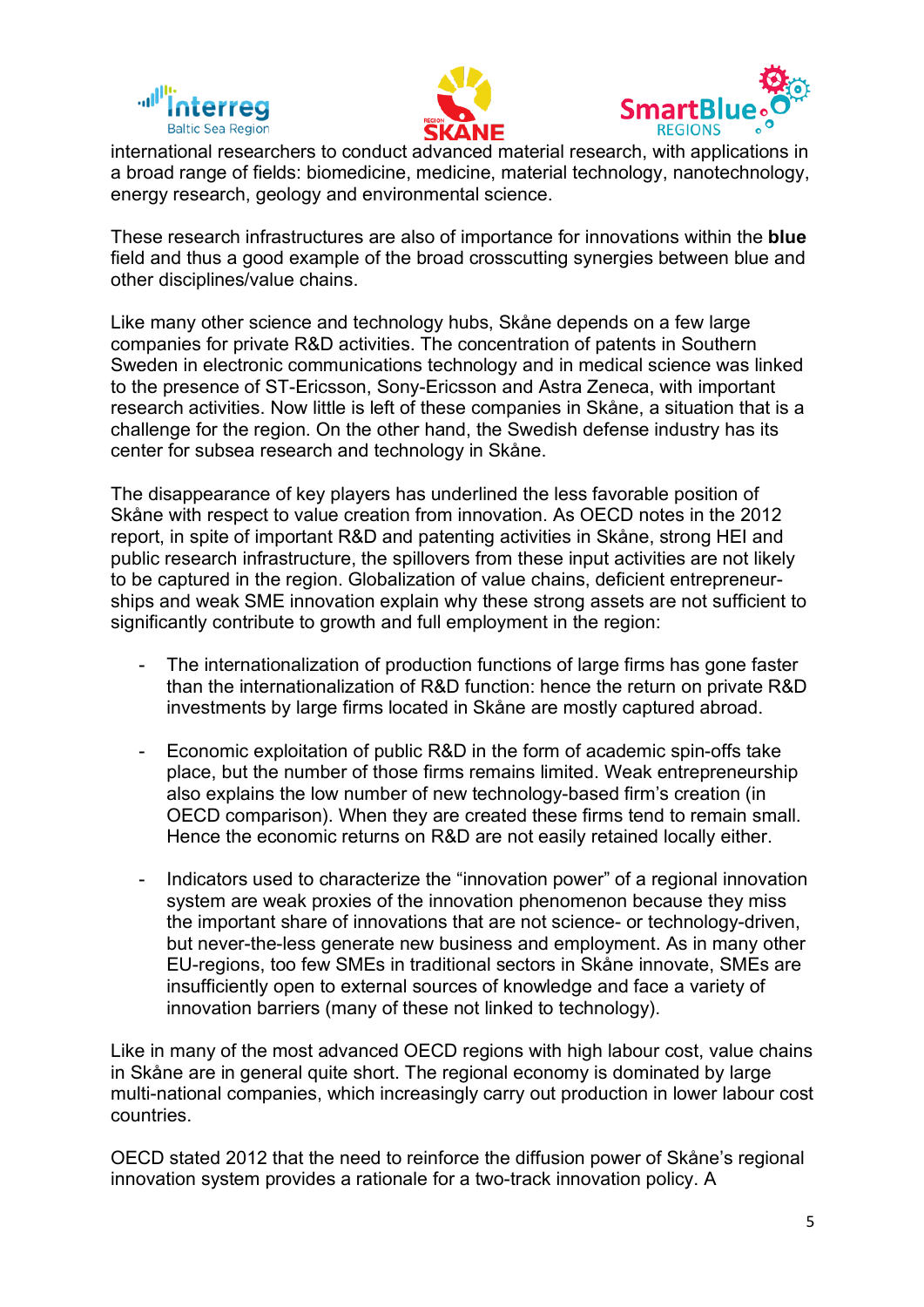





technology-push answer is insufficient and needs to be completed by a demanddriven response. The objective for policy should not be to establish full value chains within the region through local research exploitation, since this is unrealistic for a Swedish region in globalized world. OECD underlines the need to target business innovation rather than technology transfer and research exploitation, with the aim to enlarge the base of innovative firms. This is a key challenge for policy since it departs from the traditional linear approach for innovation policy. This demand-driven approach embraces a much broader view of innovation:

- It targets both new and existing firms;
- It considers all sectors, including those so-called low tech sectors (which often innovate through smart use of existing technologies):
- It spreads to all of the regions corners;
- It targets all types of innovation, technological and non-technological, in industry and services;
- It covers innovation in the public sector too.

OECD identifies four areas for improvement necessary for the efficient implementation of the recently adopted "smart specialization" strategy:

- outcome-driven policy,
- effective cluster policies,
- reinforcing international dimensions of innovation and
- putting business to the center of the strategy.

As we will see below, these needs are covered by the Skåne International Innovation Strategy for Skåne. They provide the basis for the currently ongoing work with clusters and smart specialization.

However, there are still considerable gaps in the implementation. We will come back this below.

The **"International Innovation Strategy for Skåne" was** adopted 2011 and consists of three parts. The strategy includes a vision, *Europe's most innovative region by 2020*, and it describes what is needed to realise this vision, including six sub-strategies. A number of other documents describe the background in the form of more in-depth analyses, evaluations and background reports. The last part describes the ownership for the process leading to an action plan. The strategy reflects the interplay between the regional, national and international dimensions.

**Six overall priority areas of intervention – sub-strategies -** have been identified to strengthen Skåne's innovation capacity. The priorities/substrategies are dependent on each other to be fully effective.

**1. Develop systemic leadership (From "I-mode" to "we-mode")** To strengthen innovation capacity in Skåne, the systemic leadership needs to be strengthened. This priority was notably addressed by the creation of two advisory bodies, Skåne Research and Innovation Council (FIRS) and the Sounding Board for Innovation in Skåne (SIS), a cooperative forum for innovativeness in Skåne.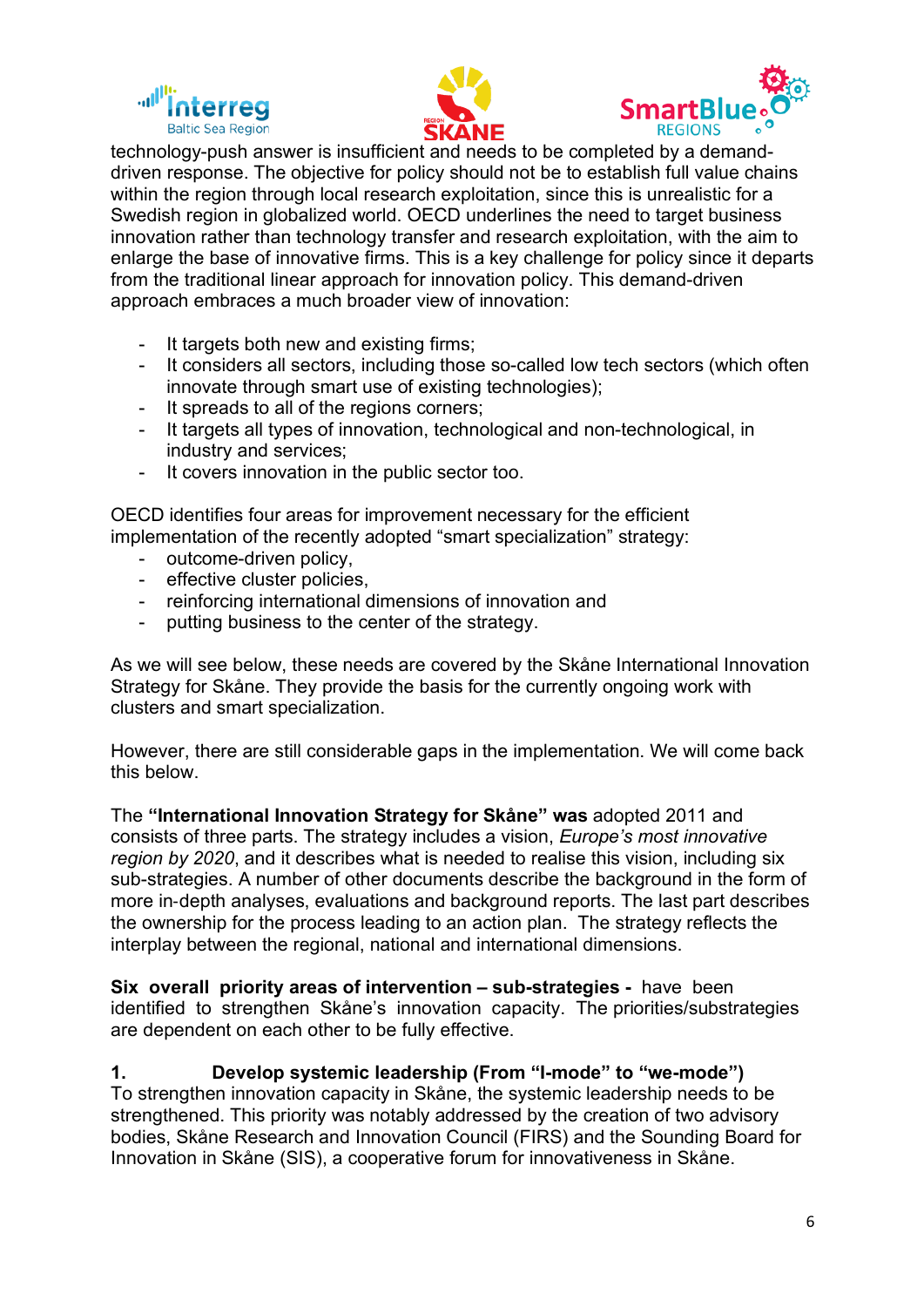





#### **2. Broaden the sense of what innovation is - include more people (From high tech to broad tech)**

A strong innovation capacity requires a broader view of innovation, an inclusive approach and the ability to engage many parties and resources that can contribute and act to promote shared growth. New working methods and new views of innovation need to be encouraged. These could entail new approaches to social innovations, for example, or creative industries.

### **3. Streamlining the support structure for innovation (No wrong door in)**

By strengthening the shared whole, promoting openness and making the total resources visible, there is potential to streamline and strengthen the roles within the support structure for innovation. Financing, control and monitoring should be developed where necessary. Entrepreneurs should be provided with the support and the conditions they need in order to succeed. This is a key area and a vital part of the continuing work on an action plan.

# **4. Developing new innovative areas and creative environments**

Strengthening the ability to identify and develop new innovation areas is one of the success factors for innovation of whole systems and increased innovation capacity in Skåne. There is great potential for synergy in the intersections between the region's different strengths, and also between different industries and areas of knowledge. Not at least the **blue growth** field.

To generate growth in new innovation areas, by exploiting unexpected opportunities in the mentioned intersections there is a need for new ways of working and new skills..

# **5. Developing international cooperation**

To generate growth in the globalised marketplace, institutes of technology and universities, companies and even public bodies need to develop ways of strengthening their international competitiveness. It is essential to gain access to international expertise to create a unique innovative capability. Knowledge production in the region must therefore be implemented together with the best in the world. The open innovation arenas should be stimulated to develop more strategic alliances and strengthen international links. Different forms of collaboration with other regions should be developed.

# **6. Strengthening innovation capacity in existing industry and public sector activities**

Sweden has traditionally experienced close cooperation between certain parts of industry and the academic world, in the pharmaceutical and automotive industries and the ICT sector, for example. Small and medium-sized enterprises need more active cooperation with institutes of technology to strengthen their innovation capacity. There has been a shortage of effective ways of working together with companies. Strong relationships and new methods that focus on strengthening innovation capacity within our existing industry, and cooperation between large and small companies play a crucial role. Also the public sector has a major role to play in creating the conditions for innovation within its own activities.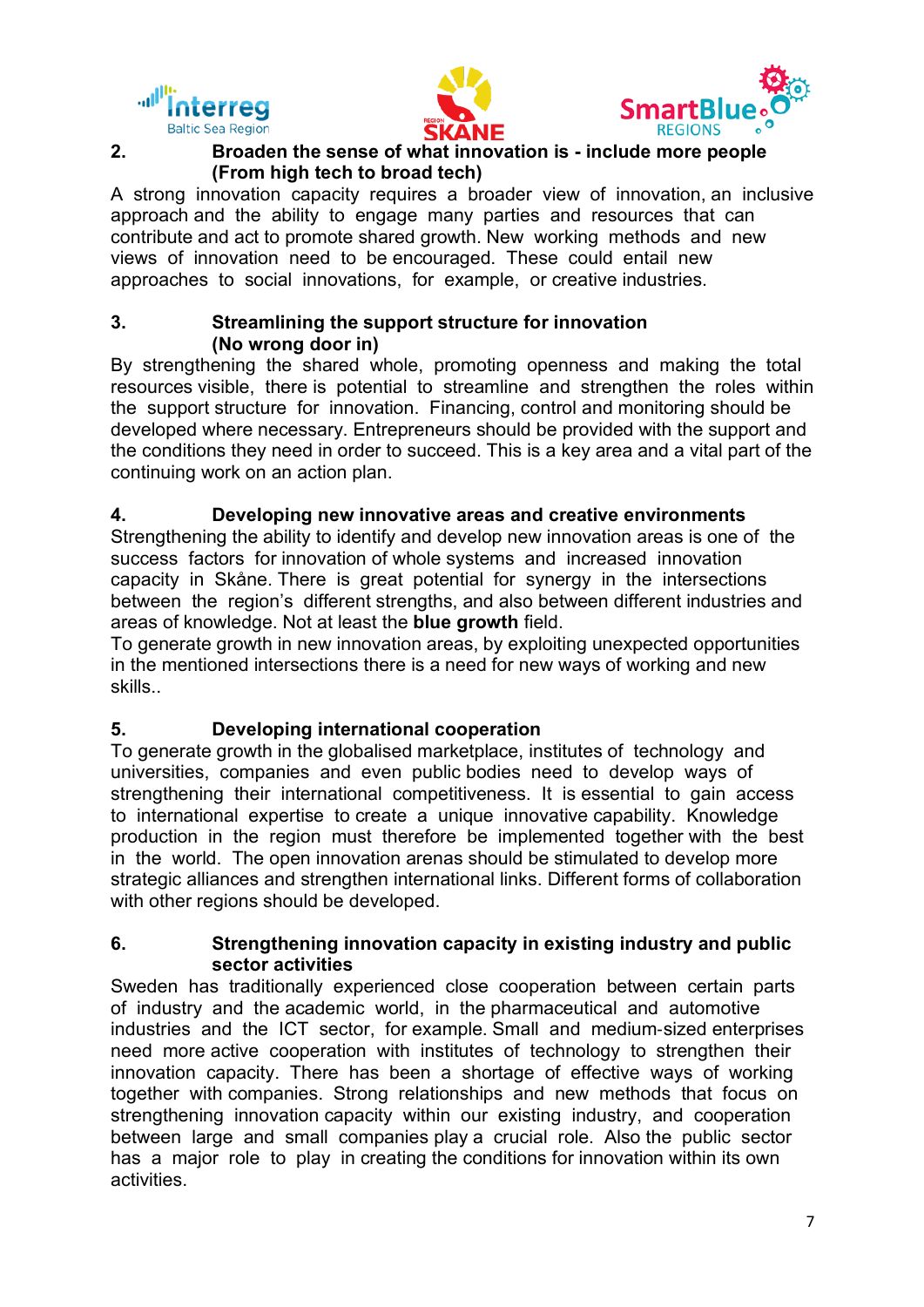





Innovations are not only generated from new knowledge; they often represent a new application of existing knowledge. New combinations of existing knowledge and skills need to be promoted. This is especially true between large, medium-sized and small enterprises. Furthermore, there is a need to improve skills in sales and marketing, particularly in small and medium-sized enterprises.

As the strategy was adopted, also the concept of Smart Specialization started to become integrated in the Skåne innovation work:

### **Smart Specialization in Skåne – S3 areas**

Within the framework of Smart Specialization Region Skåne supports the innovation climate in **three strategic priority innovation areas** that are considered to be well placed to create successful innovations:

- § **Smart Materials** attempt to exploit the global growth potential when the facilities ESS and MAX IV<sup>2</sup> are established in Skåne including the research that is carried out at Lund and Malmö universities. Ambitions are that the new facilities will be integrated into the region's overall development and launch Skåne as one of the world's leading locations for research, development and innovation. All this combined with attractive and excellent living conditions, and with great international luminosity.
- § **Smart Sustainable Cities** is about knowledge, products, services and systems at the intersection between a broad range of technological areas, between technology and users, co-operation and governance models, stakeholder engagement, financing and business models that solves cities' sustainable challenges. Focus innovation activities as:
	- o retrofit and regeneration for sustainability in existing buildings and city districts
	- o smart collaboration and financing models
	- o smart lightning
	- o smart mobility
	- o smart energy/heating/cooling

Executed through demonstration projects in Malmö and Lund.

**• Personalized Health** works under the assumption that several of our major global challenges are about personal health. The primary purpose of innovation at personalized health is through regional, national and international cooperation to create conditions for the development of innovative and globally scalable solutions for good health, quality of life and personal involvement in the future of health care. The initiatives in the field of innovation will complement and support the development of both health systems as biomedical research and innovation.

 <sup>2</sup> See page 5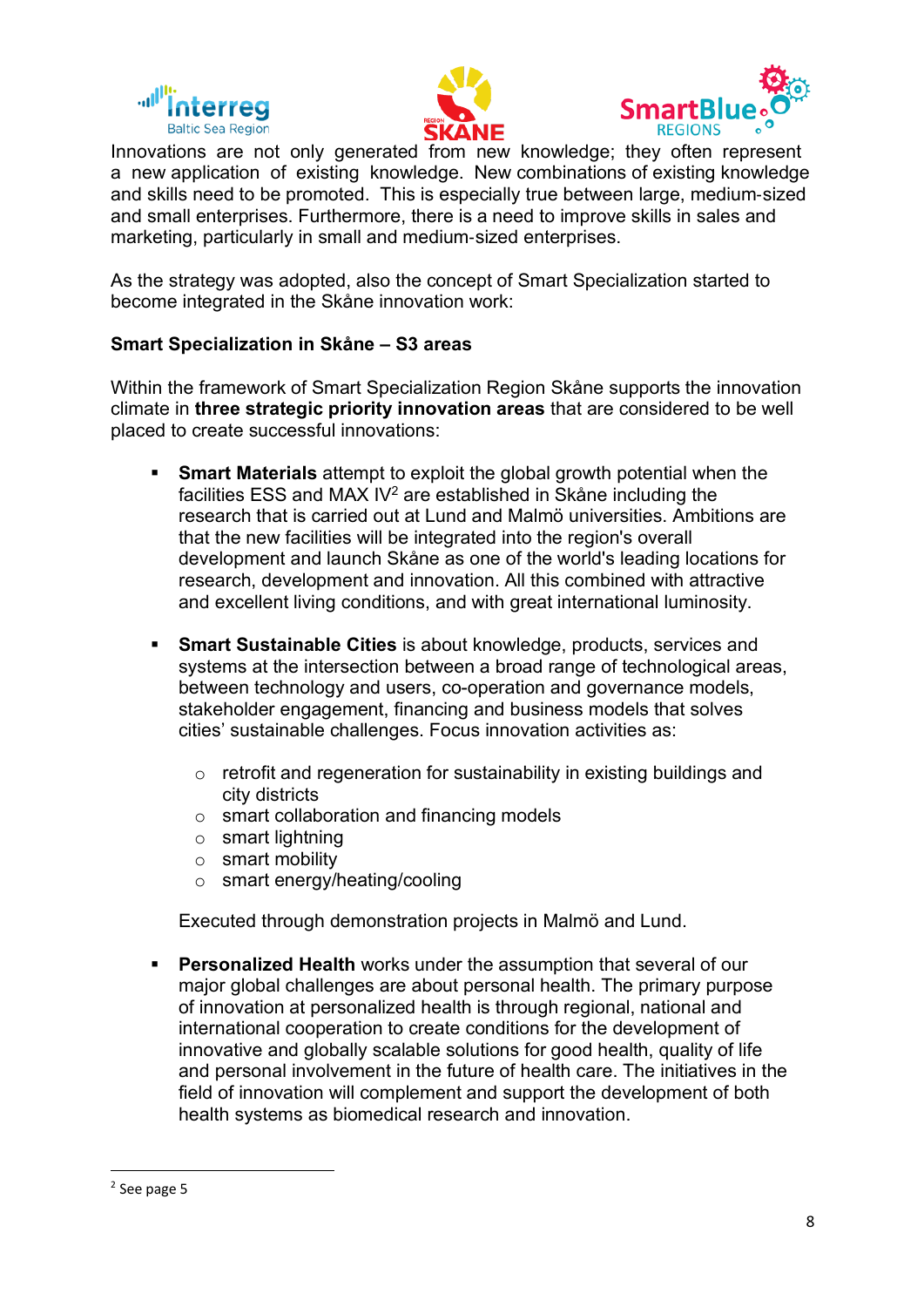





Each of the three areas of innovation in the innovation strategy have their own strategic group. The strategic groups meet regularly and they are the driving force for the strategic implementation in each area. For each area a position paper has been adopted by the Research and Innovation Council in Skåne (FIRS). The position paper includes concrete actions for each priority area during the upcoming years.

**Blue Growth** is not a focal area by itself in Skåne but of cross-sectoral relevance for all the three priorities and vice versa. The key focal areas above, will bring the potential for economic transformation if the policy succeeds in facilitating the (unexpected) innovation niches that lie at the **interface between existing clusters**, with the view of developing new markets around new combinations.

# **What has changed (or not changed) during the period 2009 – 2016**

During 2016 an analysis of Skåne's capability to innovation in comparison with 10 other leading innovation regions were performed (see also M&E in part 7). Important outcomes:

- Quality of top university on level with other regions
- Many Skåne enterprises apply for patent for their ideas
- High and increasing public R&D investments
- High but decreasing private R&D investments
- Strong and growing knowledge intensive service sector
- Small but growing high technology industry still few women
- Low GRP in comparison with other regions
- The system has moved towards more focus on the entrepreneur and more professional advisors
- The system is better prepared for supporting innovation of services and social innovations
- Lacking basic financing and project making still a challenge for smaller players
- There is still a lot to do for a comprehensive external analysis, market research and business intelligence
- There are now more arenas for cooperation, but models for cooperation are still lacking
- Still need of better coordination between the actors in the supporting system
- One of the big challenges is still monitoring and data for evaluation
- The region is still strong concerning knowledge building
- The RIS3/innovation strategy is still primarily an instrument in the hands of Region Skåne. A formal plan for coordinated action is still needed.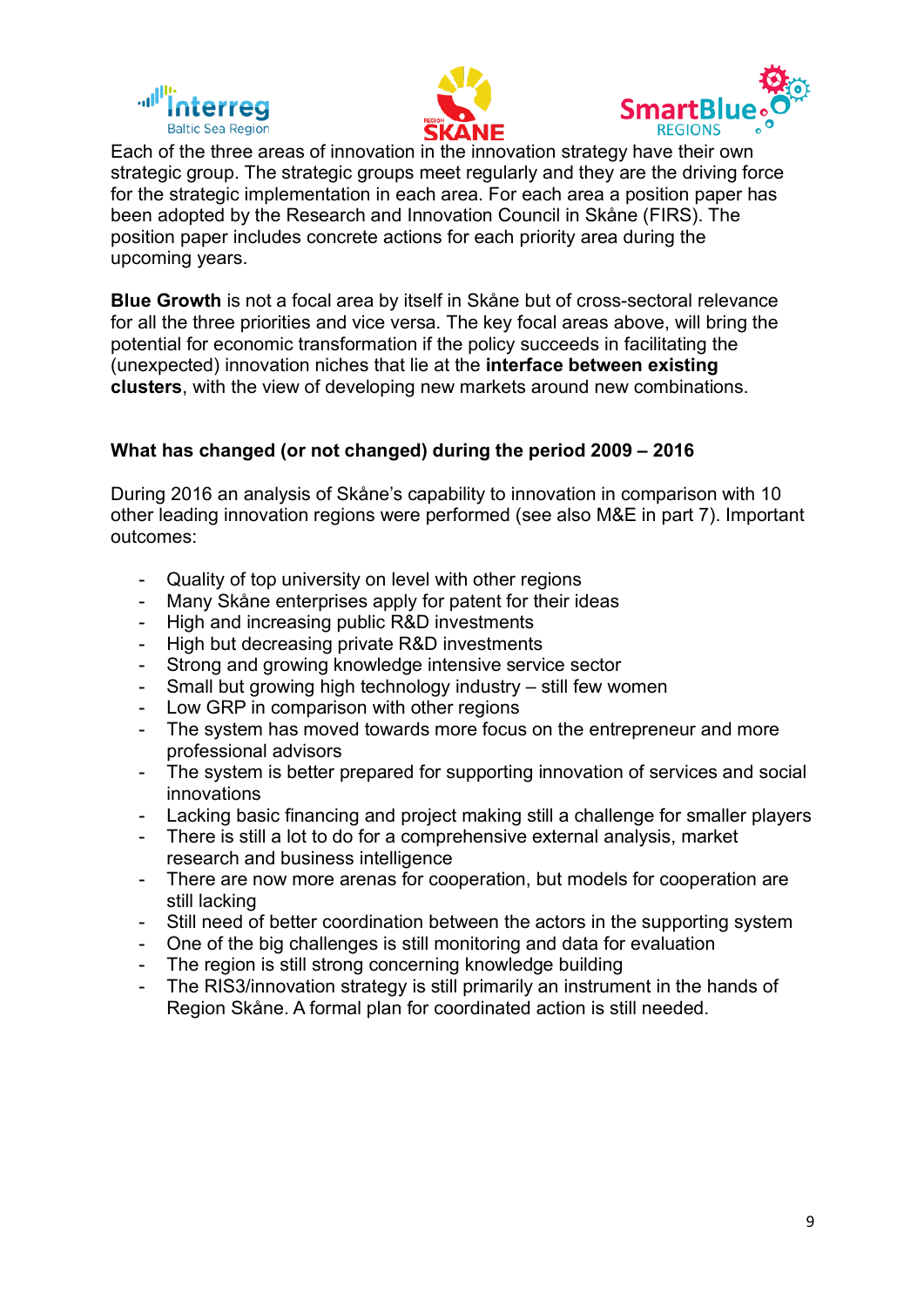





# **Blue Growth - Maritime Skåne, history and potentials for the future**

The dominating maritime economic activities are today

- Building and repair of merchant vessels
- Building, repair and maintenance of floating structures
- Equipment suppliers for the shipping industry
- Short sea shipping
- Passengers ferry services

However, there are a lot of Skåne companies actually involved in the blue sectors, who have relations with different value chains, but never the less many of them would hardly identify themselves as belonging to the "blue" sector. Thus the blue sectors and blue activities are not always clear visible.

# **Shipyards**

Skåne has a long history of maritime industry, specifically related to the Kockum shipyard in Malmö, one of the world biggest shipyards in the 1950-70ies with about 5500 employed, during some years even the biggest regarding tonnage delivered. However, this huge shipbuilding industry broke down in the early 80ies, as it was not able to compete with Asian players with lower man costs. Another large shipyard nearby was Öresundsvarvet in Landskrona until it layed off all 3500 employees in 1975.

The breakdown of the shipyards was traumatic and since that time Skåne has not identified itself with maritime industry, and less and less with industry and manufacturing at all. Focus of attention has shifted towards the upcoming sectors of "the post-industrial society": media, communication and mobile services, life sciences, environmental engineering and packaging. In the same time specialisation in construction and trade, hospitality and transports has remained high in Skåne.

However, the former industry left a huge impact with spin-outs, patents, competence, will to investments, infrastructures. The global company Alfa Laval with a large maritime portfolio and with its HQ in Skåne still guarantees a large number of businesses for suppliers and end users. Thus, in reality the blue industry continued to flourish, more and more in the shape of a great palette of smaller companies related to shipping. So it comes that today the Skåne industry offers a wide range of products and services within that field, ranging from safety valves to ballast water treatment systems, from load optimisation systems to communications and design, from monitoring systems to scrubbers and more. A great number of Skåne based companies related to the "blue" maritime industry offers products and services that contribute to reducing the environmental and climate impact of shipping.

The biggest repair yards in northern Europe is also located in Skåne, using the location and facilities of the former Öresundsvarvet. Numerous ship owners use this ISO14000 certified shipyard for carrying out the regular inspections, repairs and upgrades. The industry works on the global market and is successful due to its quality and flexibility, as well as responsiveness to customers' needs.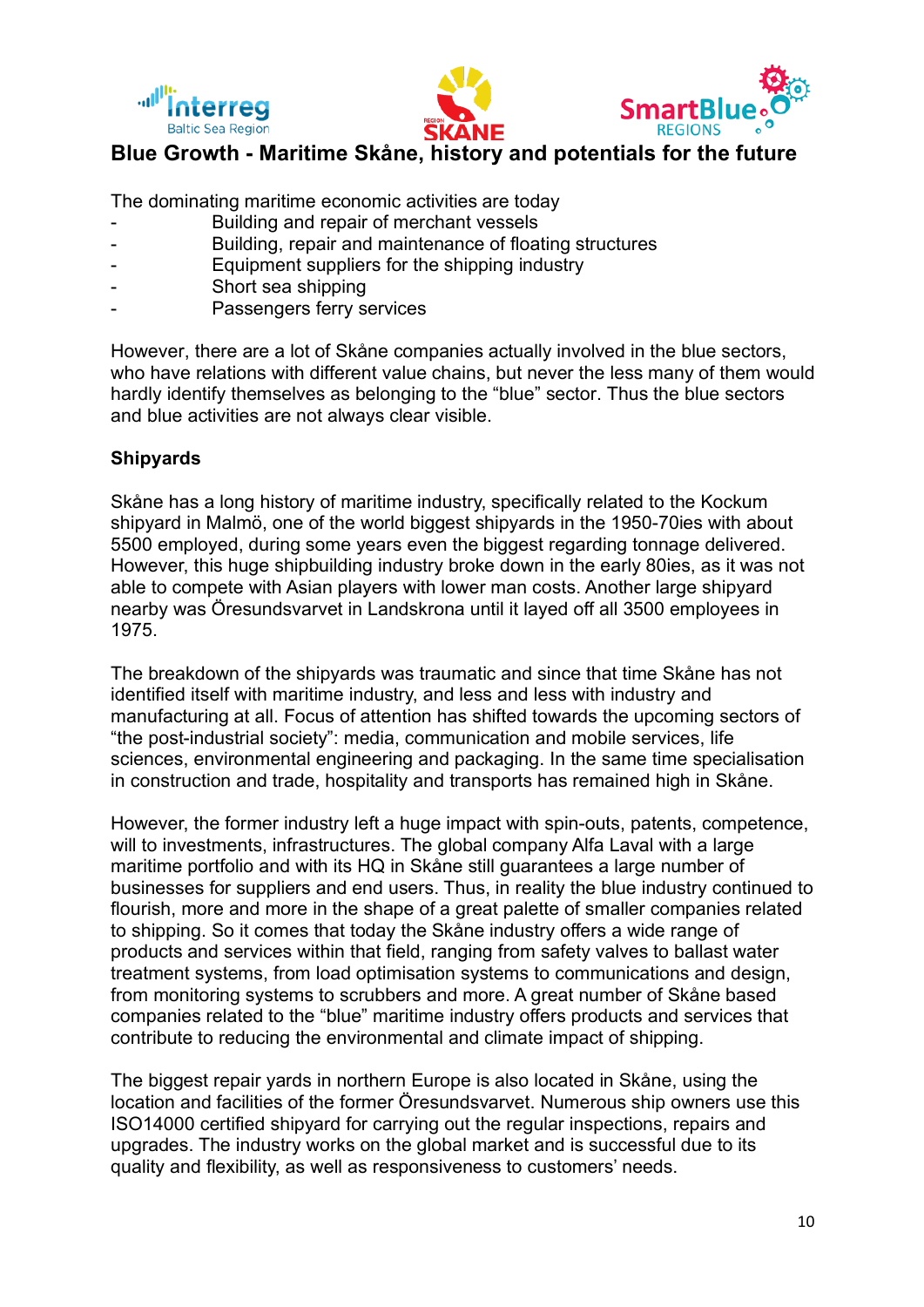





Another part of the industry is involved in the value chains for renewable energy, specifically wind energy. Within this area, Skåne offers a wide range of products and services, from production of wind towers to the tiniest components used in power plants.

# **Shipping/ports**

This sector, consisting of shipping companies and ports is of great importance in Skåne. The high energy efficiency of maritime transports is very much in line with energy and climate policy of Region Skåne. However, road transports are today dominating the cargo flows in and trough the region, causing traffic jam and emissions. Thus there is a great potential for short sea shipping to take over considerable amounts of goods from land based transports, a fact that was confirmed by a current study.

Region Skåne is working together in projects with the academy (Lund University), industry and SMTF to develop fossil free solutions for shipping (methanol, methane, hydrogen, power).

There are six highly specialized ports in Skåne, two of them are EU TEN-T traffic network core ports (Copenhagen-Malmö port, Trelleborg). The Skåne ports have large share of the Swedish maritime transports, 45 % of the ships goes to a Skåne port.

# **Equipment and services**

One of the global leading maritime technological companies is located in Skåne: Alfa Laval in Lund. There are also several other strong players in this field, as Chris-Marine, Kockumation Group, Scanunit and LK Valves, as well as companies manufacturing port equipments as Cargotec and Kone Cranes.

Several companies specialized on interior ship design are located in the region, among the world leading Tillberg Design.

# **Fishery**

For centuries the fishery sector has been of great importance for several coastal Skåne villages but is now declining fast because of disastrous situation considering fish stocks in the surrounding seas.

# **Aquaculture**

When it comes to aquaculture, there is a small but growing industry, reaching from algae cultivation to Recirculating Aquaculture Systems (RAS) in symbiosis with other food production systems. There are also test facilities for mussel farming. This sector will most probably grow fast, reflecting the consequences of decreasing fishery and a high demand for fish among consumers.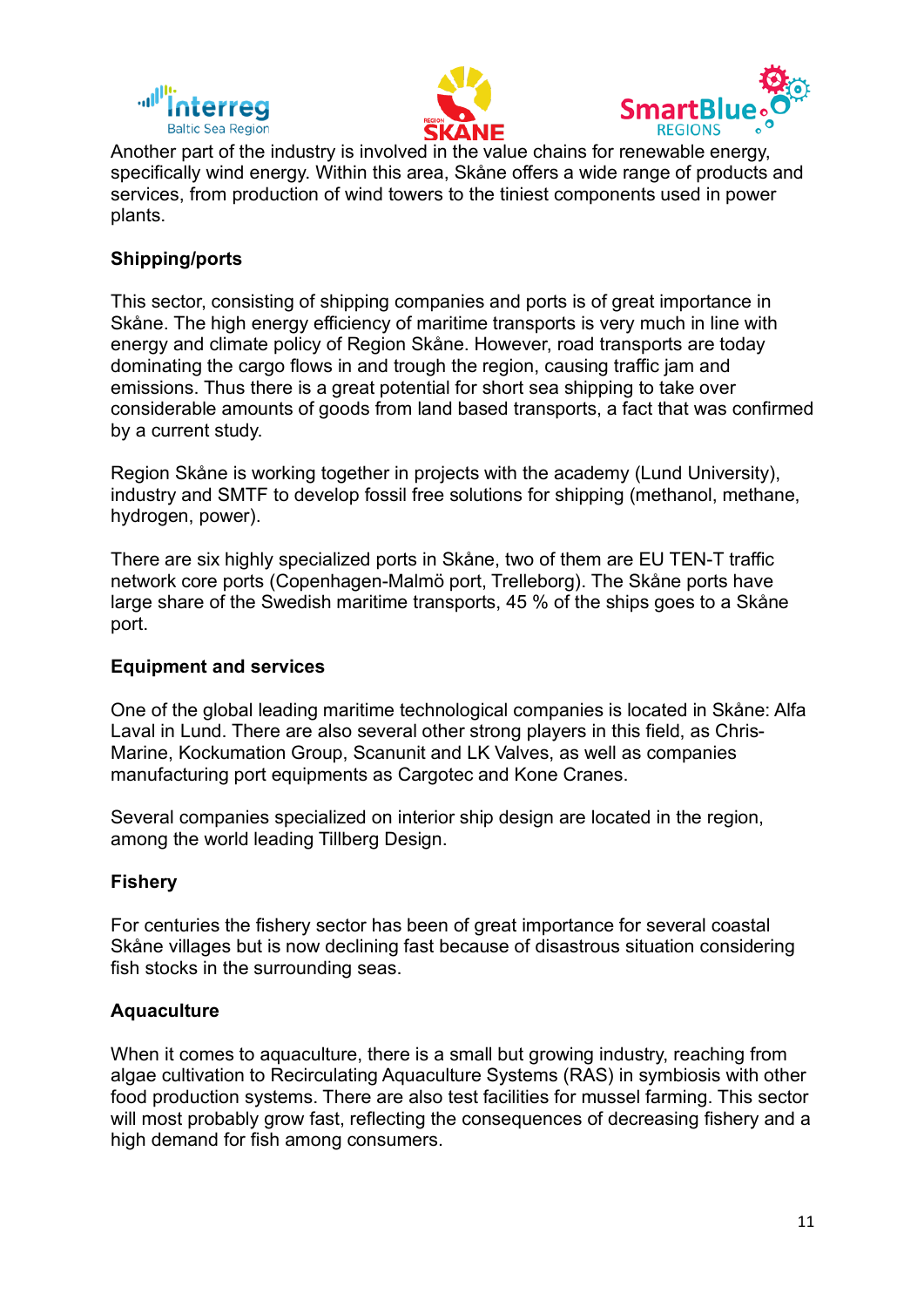





#### **Blue energy**

The Baltic Sea has a considerable potential for production of offshore wind energy at significant lower costs compared to North Sea conditions. The Baltic Sea offers lower waves, less salt and other climate advantages as well as the possibility to be built nearer shore. It offers excellent conditions to test and demonstrate HVDC grids within a wind farm and further to shore in cross-border demonstration projects.

For the time being low energy prizes and the lack of long term rules (taxes, subsidies etc.) delay the development of BS wind energy. The political ambitions in EU/Sweden/Skåne considering the phasing out of fossil based energy, however indicates that offshore wind energy in the Baltic Sea will play a big role in the future. There several sites with good wind conditions along the Swedish south coast.

#### **Blue academy**

The World Maritime University (WMU) is placed in Malmö. It is a postgraduate maritime university founded by the International Maritime Organization (IMO), a specialized agency of the United Nations. Established by an IMO Assembly Resolution in 1983, the aim of WMU is to further enhance the objectives and goals of IMO and IMO member states around the world through education, research, and capacity building to ensure safe, secure, and efficient shipping on clean oceans. WMU is an organization by and for the international maritime community.

Lund University is one of the leading research players concerning combustion engines, with high relevance for new fuels, non-fossil fuels, fuel efficiency and environmental technology development related to shipping.

# 2. Setting out the RIS3 process - functional processes on the public side.

# **General aspects**

Region Skåne has, according to the Swedish legislation on regional development, responsibility and a permanent mandate from the Swedish state to coordinate regional development issues and to head the work to draw up the regional development strategy. Skåne is one of few exemptions in Sweden where the regional government has been authorised competence in regional development. The national government agencies (county administrative boards), initiate strategies and operational work in other regions regarding regional development.

The regional development strategy provides the framework and the direction for the development work in Skåne, it has, however, to be translated into actions by specific action plans. In the **blue** field such an action plan was adopted in 2015. It consisted of two parts: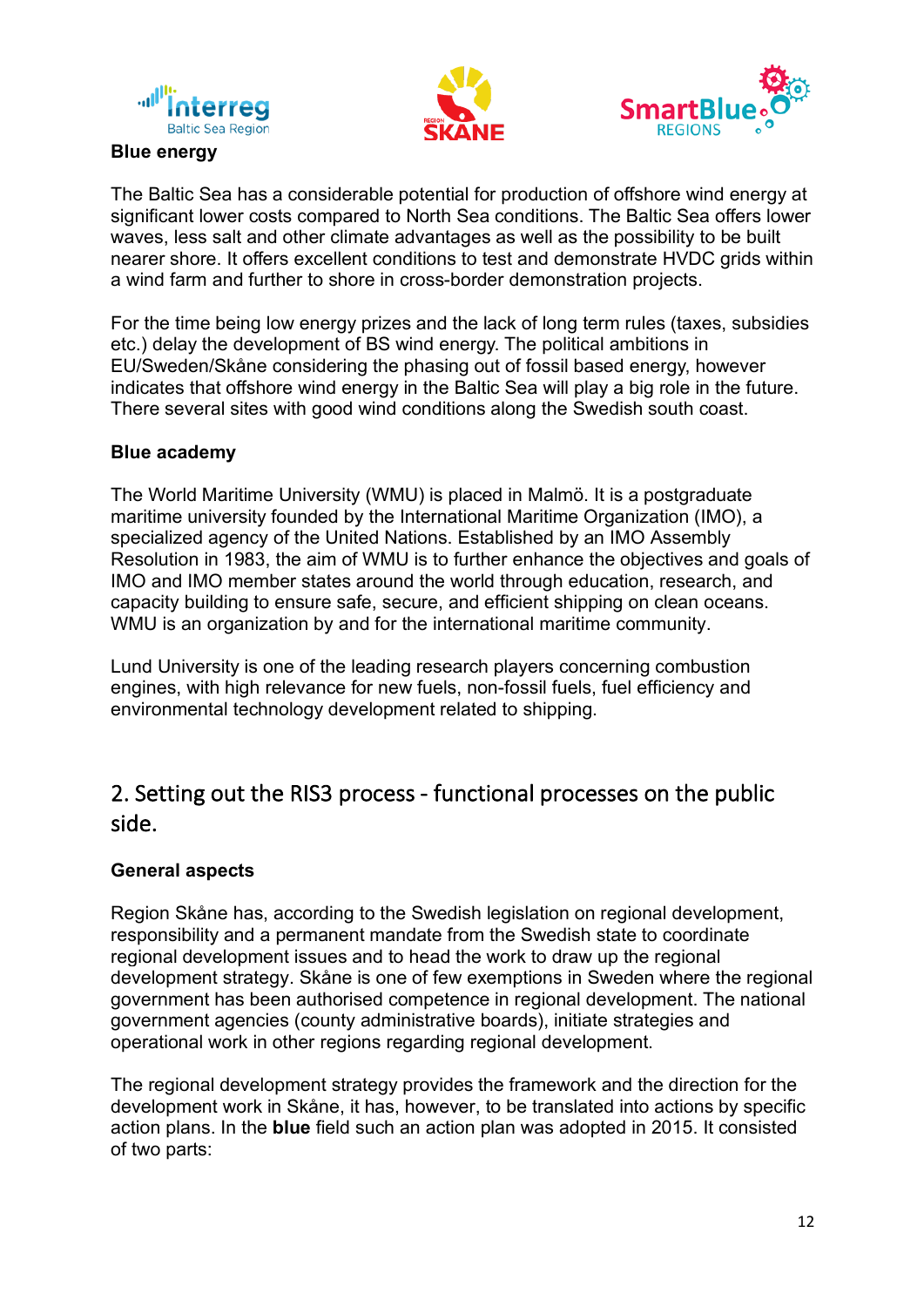





a) **Climate change challenge**: sea level rises, coastal erosion, flooding, and climate change adaptions;

b) **Actions for the Maritime Sector**: Taking advantage of the potential in **the blue growth** sector in Skåne, both regarding environmental aspects and business development;

The action plan concentrates on actions considering mapping activities, network building, markets, innovations and skills/competence and is built upon the cooperation Region Skåne with Swedish Maritime Technological Forum, SMTF (see below). The plan focus on the shipping sector and its subcontractors/suppliers, offshore wind energy, leisure boating and ports. The Blue growth concept is particularly highlighted in its international context and with its link to smart specialisation, as well as the synergies with Skåne strategic innovation areas of strength.

In the last few years, a lot of work has been done in Skåne to develop the innovation system, together with the stakeholders in the region, including Sweden's innovation agency, Vinnova and the Swedish Agency for Economic and Regional Growth (Tillväxtverket).

There are many – often public financed – actors, having a supporting role within the regional innovation system. The system is not always easy to overview, however there is a considerable amount of diversity and specialisation. The players work with different target groups, in different geographical parts of the region and offer different kind of services specifically for different phases and situations related to the development of businesses. However there are also some overlaps that should be dealt with.

The actors belong to the following categories:

- Regional development responsible system leader = Region Skåne
- **Clusters**
- Science Park & Incubators
- Meeting places, network, arenas for cooperation
- Business/company development & capital
- Marketing and & attraction
- Academy & Research actors

The innovation support system has been illustrated as follows (the illustration is not fully up to date):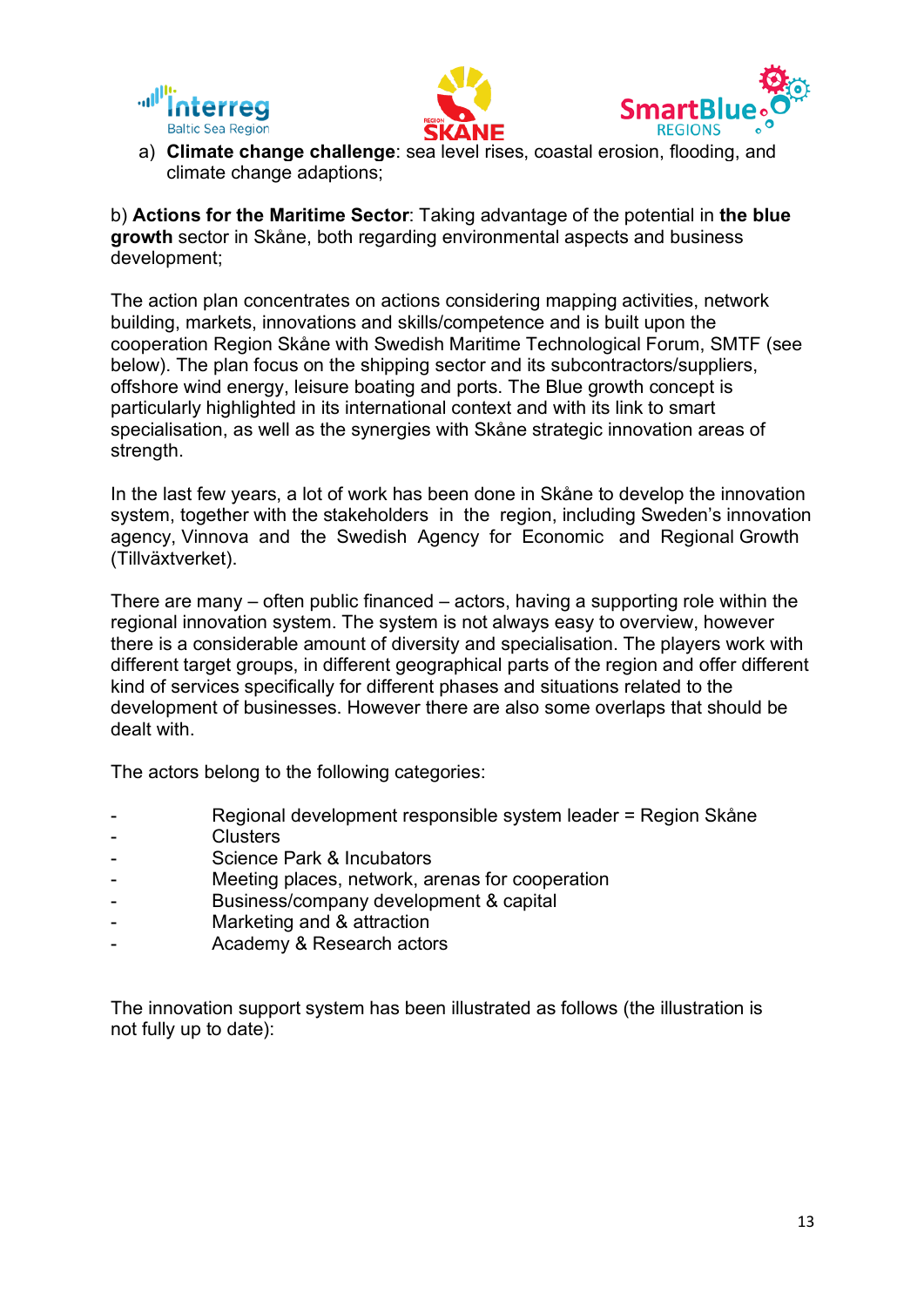

*Source: Region Skåne (2009), "Skåne's innovation capacity: a situation analysis", Region Skåne.*

Since the above illustration was made a lot have changed, for example Clin Trials, Innovator Skåne and Teknopol has merged into one organisation, Innovation Skåne AB, described below. 2012 Swedish Maritime Technological Forum (SMTF) became an important Blue Growth regional player, as well as Krinova Incubator Science Park (some blue links and associated partner in this project), with its focus on food (e.g. aquaculture), environment (e.g. water innovations) and health.

Krinova Incubator Science Park is today a strong innovation environment, created by the Municipality of Kristianstad, Kristianstad University and the regional business sector.

Studies show that relatively substantial resources are invested in the early stages of innovation to pick up ideas that have the potential to become new enterprises, but that the support structure for businesses is weak. The structure for picking up service innovations is poor, access to risk capital is too limited and the need for a systematic external world and market analysis is great, and not satisfied. The analysis also shows that better coordination of the efforts of the various players is needed, along with increased internationalisation of the supporting bodies. The documents of the innovation strategy are owned by the Skåne Research and Innovation Council (FIRS) and Sounding Board 2.0 for Innovation in Skåne. These actors are a strategic council and a forum in which universities, institutes of technology, municipalities, arenas, industry, the public sector and student representatives can work together to support innovation and create the conditions for growth. FIRS and Sounding Board 2.0 are examples of governance bodies and are described below. The aim is to ensure acceptance of the strategy by the diversity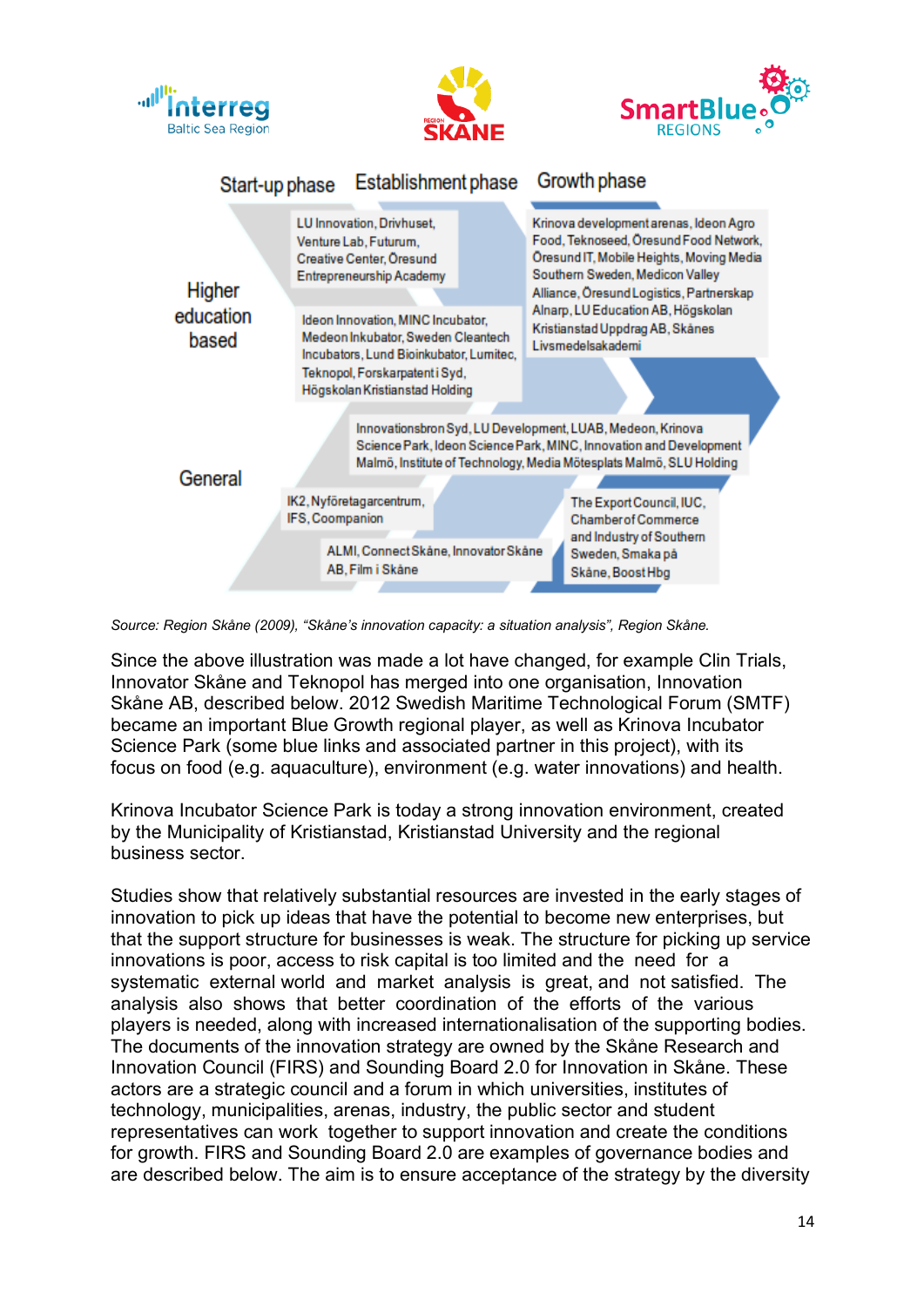





of actors in the regional innovation system. Neither of the two bodies have decisionmaking power.

#### **Governance of the Skåne Innovation Strategy**

The **Research and Innovation Council in Skåne (FIRS)** includes top leaders of the universities, regional political actors, municipalities, regional authorities, as well as businesses and industry. Besides its strategic mandate, FIRS is a network of leaders who can be brought together quickly to act jointly whenever a need arises. It works as task force for crises and changes, as well as a long-term strategic enabler. For example, during the restructuring that took place after AstraZeneca closed its site in Lund (which led to a new Triple Helix Science Park: Medicon Village) or when Sony Mobile carried through a major downsizing (which among other things led to many new start-ups through joint action). FIRS meets four times a year and the agenda is prepared by a secretariat with partners from Region Skåne and Lund University. In June 2016 FIRS backed three position papers for the three priority innovation areas in Skåne.

**Soundingboard 2.0** has a similar role but is composed of people at a more operational level and the representation of enterprises is larger. It is a discussion forum and meeting place for mobilizing, joining forces and also coordinating innovation supporting players. Here are joint regional efforts put together to address the challenges the region faces. It is also about taking advantage of all the opportunities available. The work of the Soundingboard 2.0 is change and action-oriented. Prior to initiating implementation, all relevant players in the Skåne's innovation and entrepreneurship system are invited to discuss how increased participation and a more visible cooperation could lead to creation of more growth and more jobs in Skåne. Within Soundingboard 2.0 recurring meeting places are created throughout the region and held on a regular basis.

In 2016, the partners behind FIRS started a process to accelerate the implementation of the innovation strategy to be able to deliver on the vision: *Europe's most innovative region by 2020*. The stakeholders in FIRS, are now working with strategic plans on how to accelerate the development within each of the three S3 areas in the coming four years 2016-2020, thereby developing the role of the cluster initiatives as open innovation arenas involving the end-users. The regional cluster development programme will provide the guiding principles for the upcoming period in implementation of smart specialisation strategies. We will come back to this in (part 6. Defining an action plan with a coherent policy mix).

**Innovation Skåne,** is owned by Region Skåne and provides professional business guidance across all sectors to entrepreneurs, innovators, researchers or anyone with great ideas and the ambition to build a strong, internationally minded enterprise. Innovation Skåne has a track record with startups, projects and industry partnerships which makes the organization a leader in Sweden's innovation system, who actively pioneers new methods to provide the best support to emerging enterprises.

**Competence Collaboration Skåne** (acronym in Swedish: KOSS): The national government tasked in 2010 each region to establish a regional competence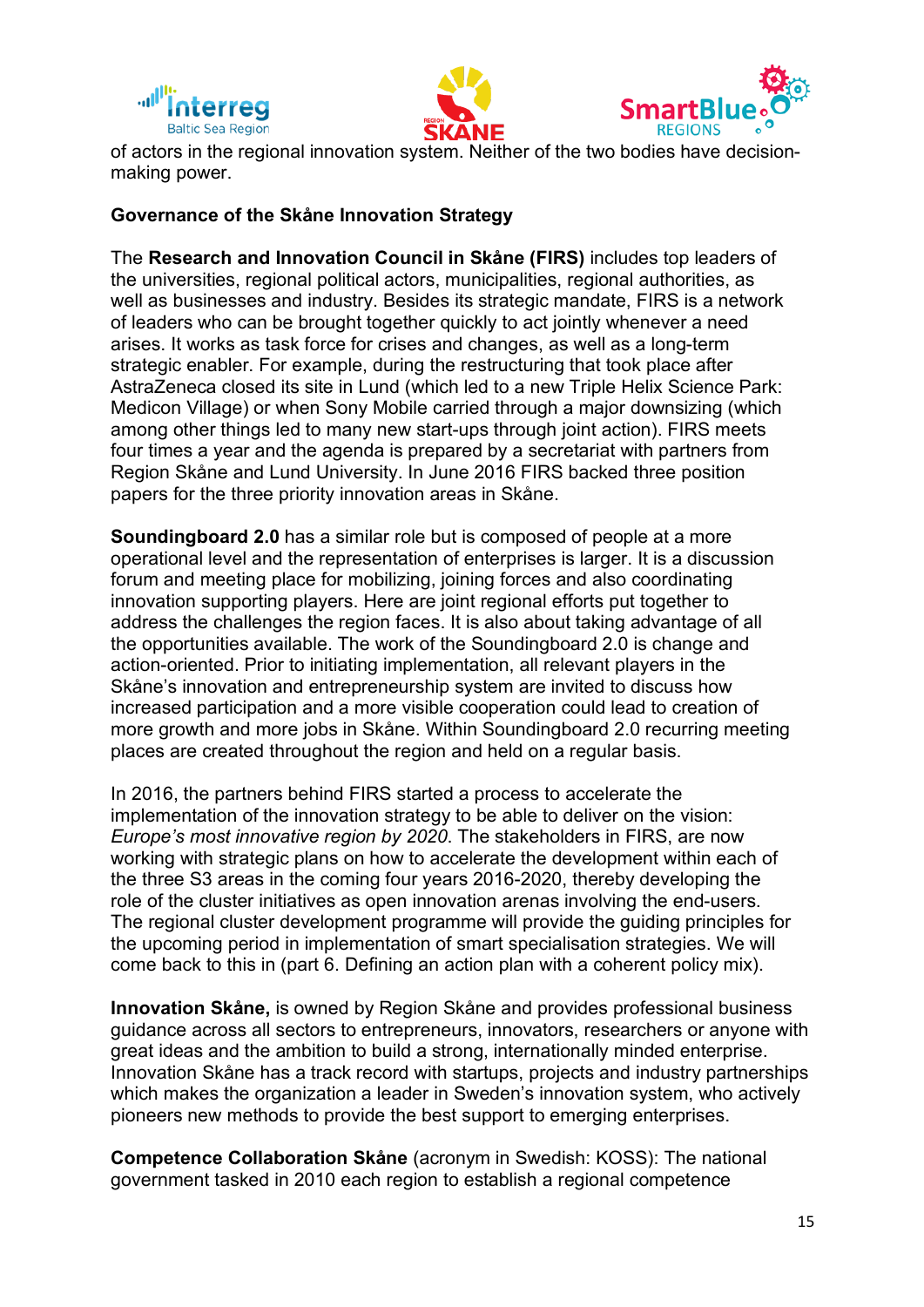





platform. KOSS was subsequently formed in 2012 in Region Skåne in order to secure this collaboration. The mission of KOSS is to create a consensus among stakeholders in the regional skills and educational planning, both in the short term and the long run. Competence issues is a clear example of development that goes across several policy instruments and that is clearly linked with emerging challenges. Creating development in this area requires a clear synergy between the activities of municipal, regional and national players. KOSS consists of a steering committee and a working group with representatives from the Employment Bureau, the Municipal Association Skåne, Region Skåne (Chair), the County Administrative Board in Skåne and the group of Southern Swedish universities.

#### **The Skåne cluster initiatives**

Region Skåne works with businesses as well as universities and university colleges to further strengthen cluster initiatives that possibly lead to long-term, innovation-based growth in the region.

There is a clear focus to use the options for growth coming up in the interface and new combination of disciplines, technologies and sectors, driven by the need for new solutions and products that cannot be provided by one sector alone.

There are now 10 clusters where Region Skåne is a member and cofinancer in the **Food**, **Life Science**, **IT, Mobile Media**, **Environmental engineering** and **Packaging** sectors, as well as in **the Blue Growth field**.

The clusters include ca 1500 companies and organisations. The cluster have existed since 1-20 years and receives each about 100.000 – to 200.000 Euro/year from the region.

- § **Media Evolution**, a cluster or rather a thematic area for new media (digitalization) that has attracted considerable attention. It has 400 members, large and small, which are involved in everything from digital games and application development to films and the web. It offers network, learning options and expertise in the field of digitalization. Close by its physical site is also the building **Media Evolution City**, which offers offices, conference facilities and meeting places.
- § The Danish-Swedish **Medicon Valley Alliance** is one of the largest open innovation arenas within life science in Europe. There are more than 230 triple helix members.
- § **Mobile Heights** with 62 members focuses on Internet of Things, wireless communication and mobile services. Closely linked is the **Mobile Heights Business Center**, which strengthens the entrepreneurs' potential for feedback and coaching.
- § **Packbridge (the packaging cluster)** works to develop the next generation of packaging and logistic solutions, as well as with the integration of the whole value chain, that actually can be found in the region. There are 230 member companies.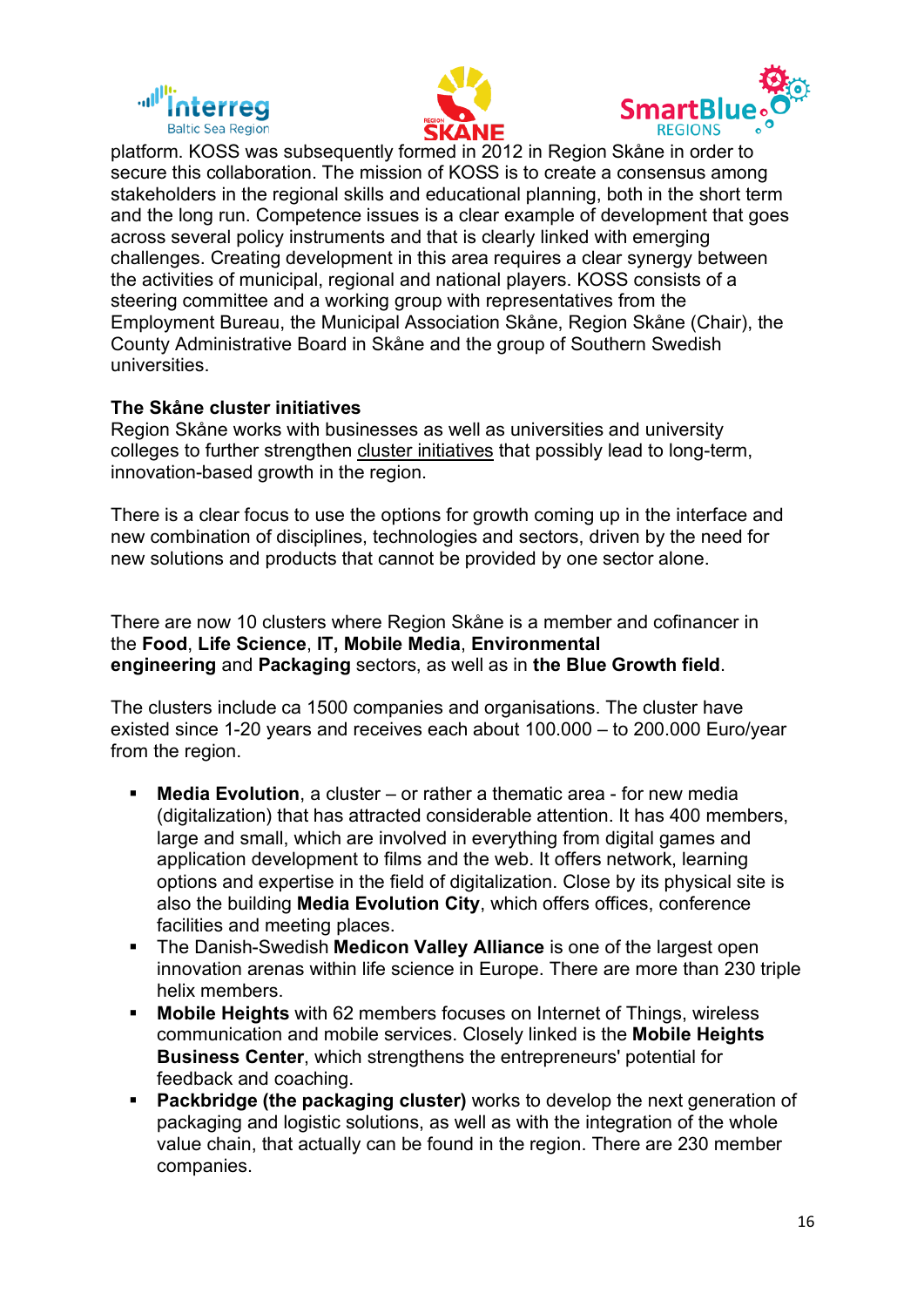





- § The mission of **Skåne Food Innovation Network** (Livsmedelsakademin) is to develop the food sector together with members and influential partners. They are 150 members, focus on networking and cooperation and engage in training, trainee programmes and PR.
- § **Sustainable Business Hub** is Sweden's largest network within cleantech with more than 100 members, and it is working to help environmental companies to start up and to operate and existing companies to develop on national/international markets.
- § **Resilient Regions Association** is rather a platform aiming at building a more resilient society with robust functions and flows – a society with the ability to quickly overcome and recover from societal pressures. The 30 members are companies as well as public players and organizations.
- **Swedish Maritime Technological Forum (SMTF)** is an outspoken **blue,** business-oriented and business-driven cluster organization who represents the full spectrum of suppliers to the shipping-, offshore- and the leisure boat industry. SMTF is a cluster organisation which was formed jointly by Region Västra Götaland and the maritime technology industry in West of Sweden. To strengthen the resources and increase the possibilities for participating in larger projects, SMTF was approached by RISE, Research Institutes of Sweden, in 2017. RISE is fully owned by the Swedish state. This has resulted in a long terms solution, where SMTF and its participating companies continue as a network and cluster organisation within RISE, and take part of its resources for development. RISE has offices all over Sweden, so establishment of any new SMTF office will be smooth.

SMTF strives to increase the competitiveness of Swedish shipping and its related services on a national and international level. As representatives of the maritime technology industry SMTF facilitates the progressive development of Swedish enterprises and innovations and enable them to reach a broader market.

SMTF engage in projects representing current or future possibilities and challenges in the maritime sector; from maritime cluster evaluations to lightweight materials, reduction of exhaust gas emissions from ships or new business models for the marinas and harbours and not at least offshore energy. The focus is on creating profit and added values in coherence with an environmentally sound framework, in business, innovation and development projects.

The SMTF networks provide the ca 100 paying members, as well as potentially future members, with quick access to what is happening in different maritime fields and enable them to make new contacts and business associates. This is done, for example, by analysing relevant sub clusters, markets and trends. Fairs, crucial sector events, workshops and seminars are used for network development and communication of knowledge, statements and messages. SMTF has finalized a mapping of the blue sector and its companies in Skåne and gained a quite clear picture of the situation.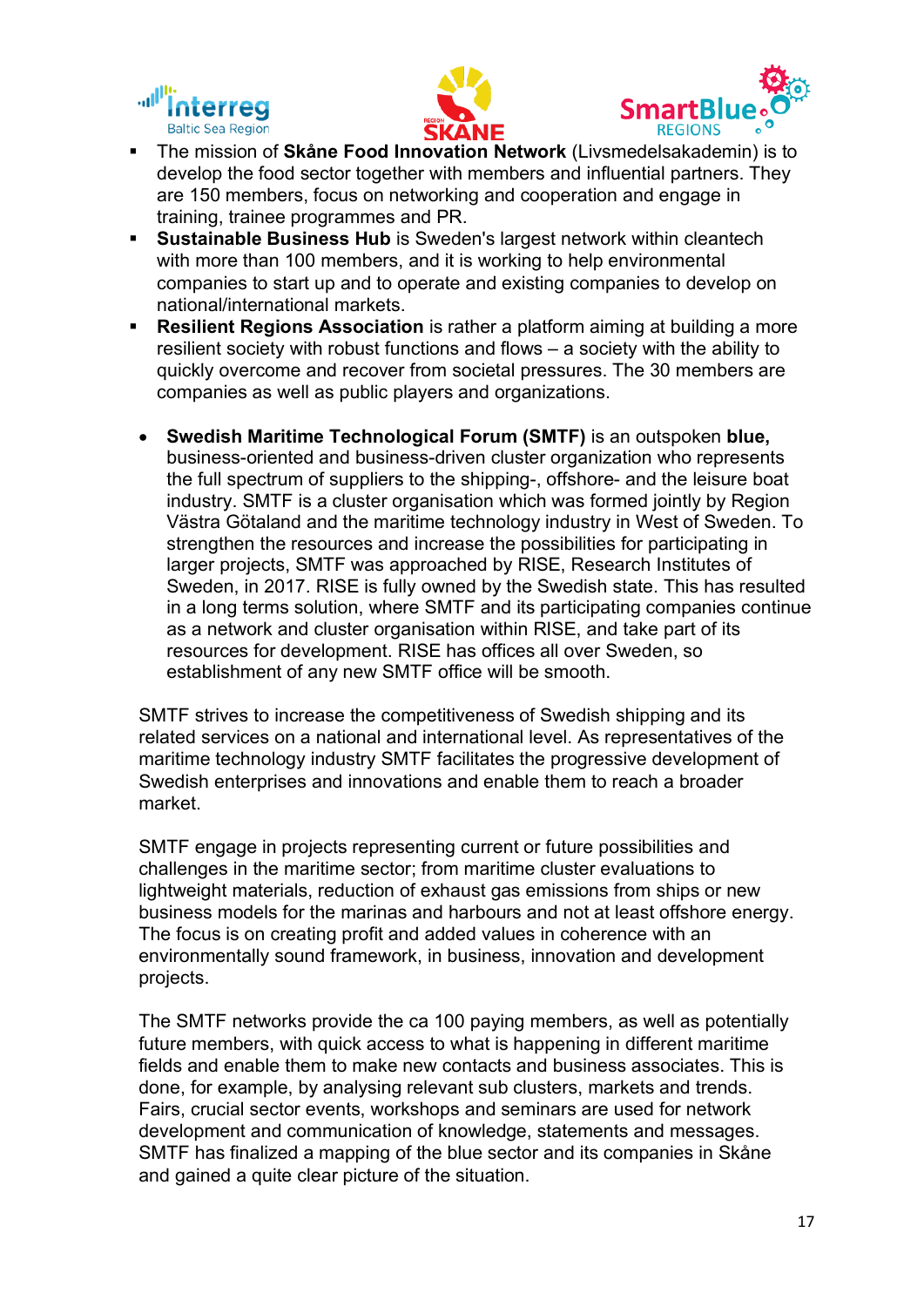





The concept of Blue Smart Specialisation has lately been a core issue for the SMTF Skåne engagement, since Region Skåne is a member of the Vanguard Initiative (VI). VI is about reindustrialization in Europe through regional cooperation and smart specialisation. VI works with a group of pilots, each aiming at new competitive value chains to meet the needs of tomorrow within specific areas. SMTF, with expertise, is for the sake of Skåne engaged in the specific pilot, called "Advanced manufacturing (ADMA) for energy related applications for harsh conditions". It is primarily about renewable offshore energy and tackles challenges in a field where, as an example, new products and services are urgently needed to cut total costs for energy production (see below for more).

SMTF focuses not at least in this VI process on the extensive industrial base of subcontractors in Skåne, many of them have been linked to big companies as Tetra Pak, and are now looking for new markets for their advanced and manufacturing of high quality (stainless steel, non-corrosion technologies, high standard wielding etc.). Some of these players have already found their way to the maritime and offshore market, but there is clearly a further interest as well as a potential for more of the enterprises within the blue market.

As the blue cluster organisation in Skåne SMTF plays a key role as intermediary for blue issues. SMTF also cooperate close with other intermediaries and clusters as well academic and national players, in and outside the region. SMTF is involved in several interregional and EU-projects and has an advanced international network.

SMTF suffer to some degree under its under-critical size and the permanent race for funding resources. To solve this problem, new collaborative structures are under investigation.

**IUC Syd:** Industrial Cluster IUC Syd with its 60 members focuses on industrial players in general.

#### **Innovation area Smart Material – mobilizing around ESS and MAX IV**

As described above, this area is one of three Skåne strategic innovation areas of strength picked out in the region. There is the ambition to pool resources, enabling the development of a world leading nanomaterial industry, by creating cohesive value chains, leading from basic research in nanoscience to nano-production in Skåne/Sweden. Four major actions for this purpose are: a new research laboratory for prototypes (linked to Lund Nanolab), a facility for the pilot production of nano products (ProNano), an institutional function that can facilitate the linkage between research and industry, and a model for venture capital, supporting long term investments (Spirit Ventures).

New materials and nano-technological solutions are of great relevance for the blue field, an example for cross-sectoral, cross-cluster processes and cross-cutting value chains.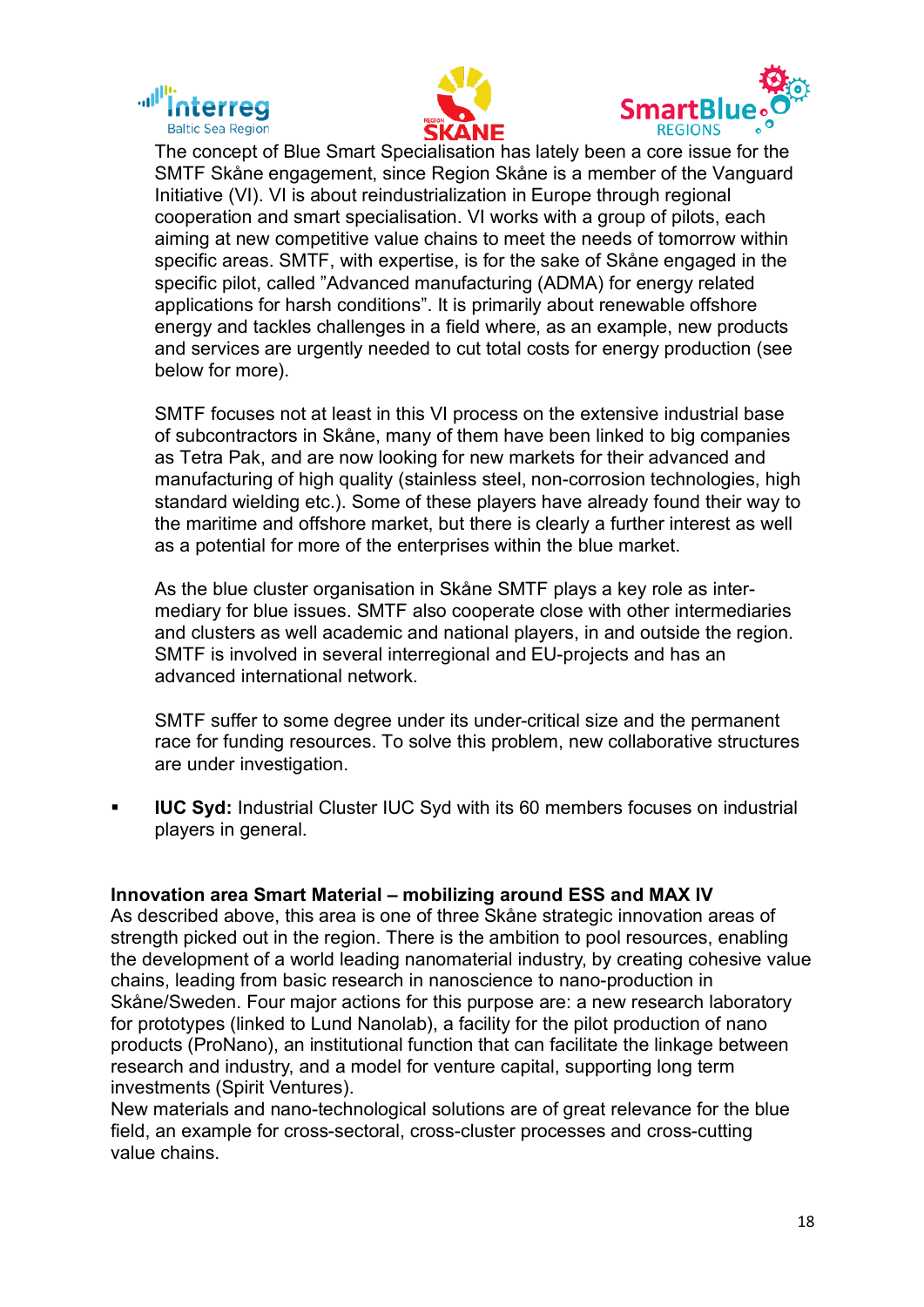





## **From clusters to open innovation arenas and smart specialisation**

One of the processes that has taken place based on the International innovation strategy for Skåne is the movement from traditional clusters to open innovation arenas. As a consequence of the fact that different industries have moved closer together (e.g. maritime subsectors and land based sectors) it has become obvious how important it is to provide meeting places for players from different backgrounds with different types of knowledge. Region Skåne thus has a policy to support clusters both in existing and emerging industries, and focuses on finding new at the interface between clusters. Thus regional competitiveness must not be restrained by narrow cluster concepts, based on specialisation only.

One central principle in the currently ongoing work with the regional cluster development programme in Skåne is that cluster initiatives and smart specialisation have to converge to create internationally competitive (open) arenas for innovation.

# 3. Understanding of the target group

The target for a RIS3 multilevel implementation system consist of the following categories of players:

- Companies
- Entrepreneurs
- Universities and university colleges
- Consumers and end-users
- Intermediaries
- **Politicians**
- Public players

Below, primarily the companies are described.

#### **The academy**

See part 1 (universities in Skåne, Blue academy).

#### **The companies**

Many of the Skåne companies involved in the blue sector have relations with different value chains and some of them would hardly identify themselves as belonging to the "blue" sector. These are companies with links to the food industry such as process systems, packaging, but also clean tech, heat and power and machinery. A key group are mechanic enterprises with advanced manufacturing as well as those with high competence in systemic solutions. Many of them have their roots in Tetrapak manufacturing industry, a global player, today with hardly any production left in Skåne.

Examples of such advanced manufacturing companies with one foot in the Maritime Energy sector:

Backer BHV AB (large firm): Equipment for power transfer or conversion;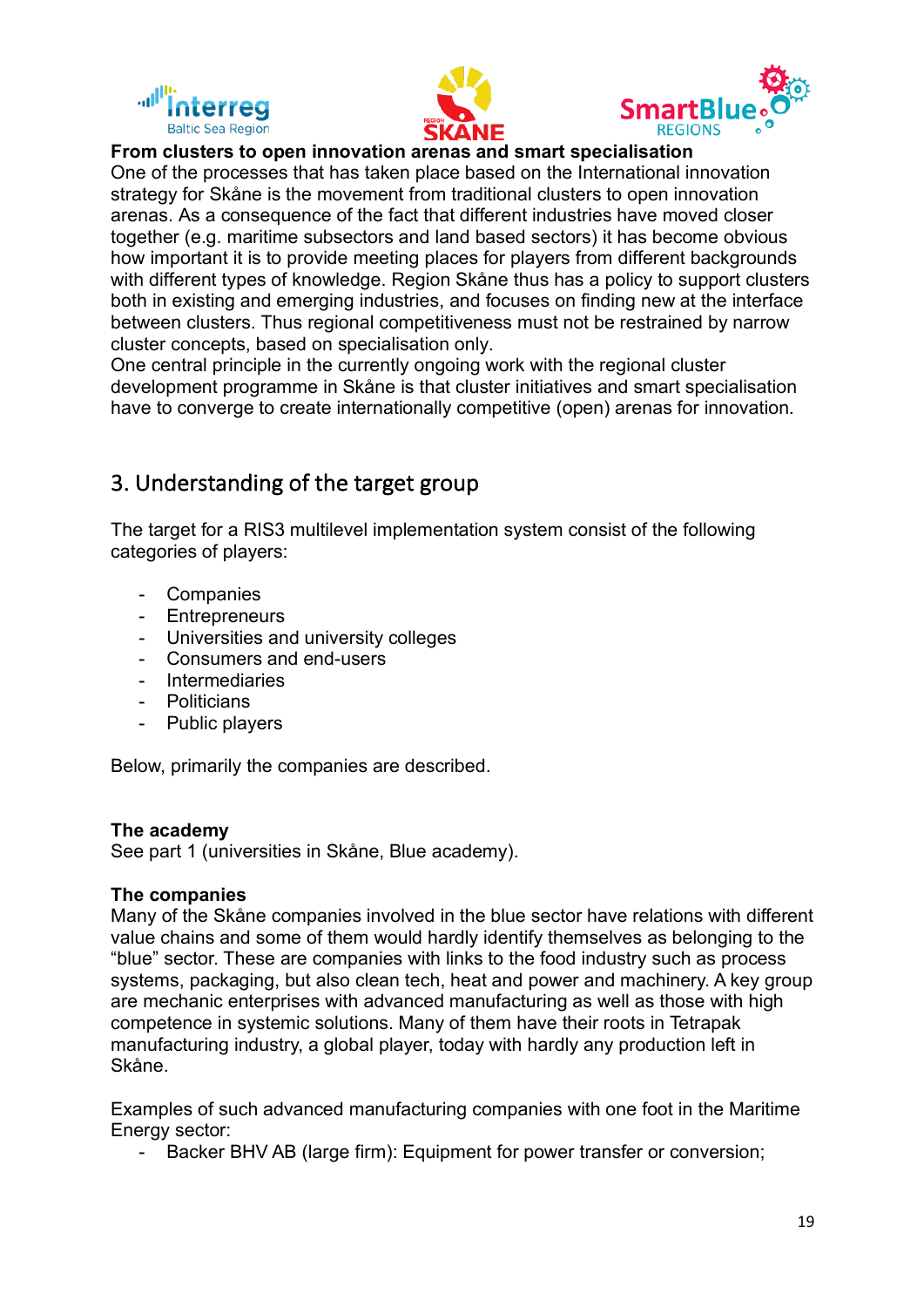





- Kristianstads Industriservice AB (SME): Marine fabrications: Platforms & structures, Cables & terminations, Pipelines & valves; Maintenance & operation;
- Herrströms Mekaniska Verkstads AB (SME): Platforms and structures
- Liedholms Maskinteknik AB (SME): Platforms and structures

These companies, as well as Vattenfall have been engaged in the Vanguard Initiative Pilot on advanced manufacturing within offshore energy, a process carried out by a group of EU regions and that is described later in this report (see below).

During a recent mapping we identified 169 maritime companies, with a total of 5.150 employees and a turnover of 25 billion SEK (2.6 billion  $\epsilon$ ).

### **The biggest maritime players in Skåne**

The 15 biggest players in the region have a turnover about 22.5 billion SEK (2.3 b  $\epsilon$ ). The Alfa Laval department Marine & Diesel is counting for 14.7 billion SEK.

The dominating blue sectors are related to shipbuilding/repair and maritime transports (short sea shipping, passenger ferry services and ports).

|                | Company                                                 |                                      | Turnover (1000<br>SEK) |
|----------------|---------------------------------------------------------|--------------------------------------|------------------------|
| $\mathbf{1}$   | Alfa Laval AB Marine & Diesel - (only Marine & Diesel!) | Manufact/services                    | 14 735 000             |
| 2              | <b>SAAB Kockums</b>                                     | Shipyard (military)                  | 1861137                |
| 3              | <b>Finnlines Ship Management Aktiebolag</b>             | Shipowner                            | 1458074                |
| 4              | Cargotec Sweden Bulk Handling AB (MACGREGOR BULK)       | Manufact/services                    | 845 906                |
| 5              | Copenhagen Malmö Port Aktiebolag                        | Port                                 | 801 109                |
| 6              | Madremar AB                                             | Shipowner                            | 682 817                |
| $\overline{7}$ | <b>Wagenborg Shipping Sweden AB</b>                     | Shipowner                            | 555 006                |
| 8              | Helsingborgs hamn AB                                    | Port                                 | 356 927                |
| 9              | <b>Oresund Heavy Industries</b>                         | Shipyard (repair,<br>reconstruction) | 346 828                |
| 10             | Konecranes AB                                           | Manufact/Services                    | 315 476                |
| 11             | Trelleborgs Hamn Aktiebolag                             | Port                                 | 226 681                |
| 12             | <b>Kockumation AB</b>                                   | Manufact/services                    | 213 881                |
| 13             | <b>Scanjet Marine AB</b>                                | Manufact/services                    | 212 937                |
| 14             | Opsis AB                                                | Manufact/services                    | 177 781                |
| 15             | <b>Chris Marine AB</b>                                  | Manufact/services                    | 127 143                |
|                | Σ                                                       |                                      | 22 916 703             |

These 15 companies have about 3800 employees.

A look at **pivotal companies in the shipbuilding and ship repair sector:**

#### **Alfa Laval**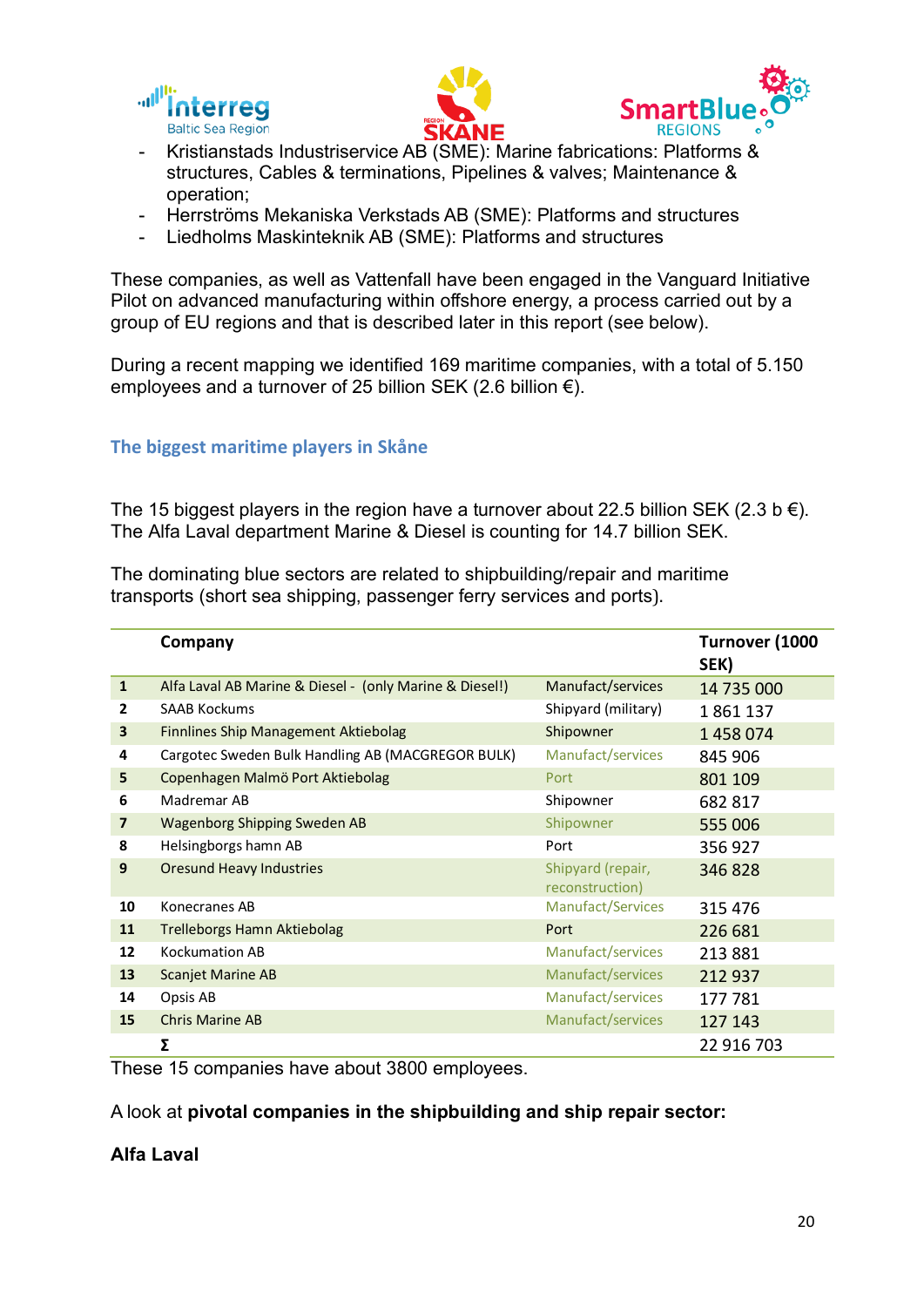





Alfa Laval is by far the largest Swedish maritime company and has its HQ in Lund, Skåne. The total turnover is 4 billion €, however the department relevant for the shipping sector, Alfa Laval Marine & Diesel, has a turnover of ca 1.5 billion €. With over 2000 patents, Alfa Laval products are found in almost all bigger ships: Products for energy efficiency, environmental performance and safety (separators, heat exchangers, fresh water generators, ballast water treatment, tank treatment). Their customers are ship owners, diesel machinery and offshore.

### **Kockums AB – today a department of Saab**

About 500 of the employees, mainly engineers, are at the Malmö HQ, 600 at the shipyard in Karlskrona in the neighbour region Blekinge. The "Kockums" department of Saab manufactures submarines, smaller ships etc. for the Swedish defence. A speciality opening up for the future is the development of light weight technology for components as well as whole ships. This technology will contribute more and more to higher energy efficiency. Saab uses 28 % of the turnover for R&D.

#### **Description of some of the blue SMEs (shipbuilding, devices and ship repair)**

Many of the blue SMEs have a considerable share of their sales on the global arena. They have relatively few employees but are never less competent innovators and exporters.

#### **Kockumation**

Kockumation Group consists of several high technology companies (Kockums Sonics, Polarmarine and Texon), spin-offs during the 60ies and later on from the earlier Kockums plants. Kockumation supplies a range of high technology products, systems and services on a global basis.

#### **Chris-Marine**

In the same way as Kockumation, Chris-Marine exist since 50 years and is as well global leader with several products. The company provides solutions and services for optimizing diesel engines/machines, automation and service systems.

#### **Oresund Heavy Industries – Oresund Dry Docks**

Öresund Heavy Industries AB (OHI) started 2003, using the facilities after the big Öresundsvarvet shipyard in Landskrona. Today we find here a flourishing industry again.

Oresund Heavy Industries AB is the parent company of the subsidiary companies Oresund Dry Docks AB and Oresund Steel Construction AB. The group operates within the fields of ship repairs and reconstruction as well as the manufacturing of large, complex steel structures.

During recent years, the group has experienced impressive growth. This is mainly due to the substantial investments made in order to meet the increasing demand for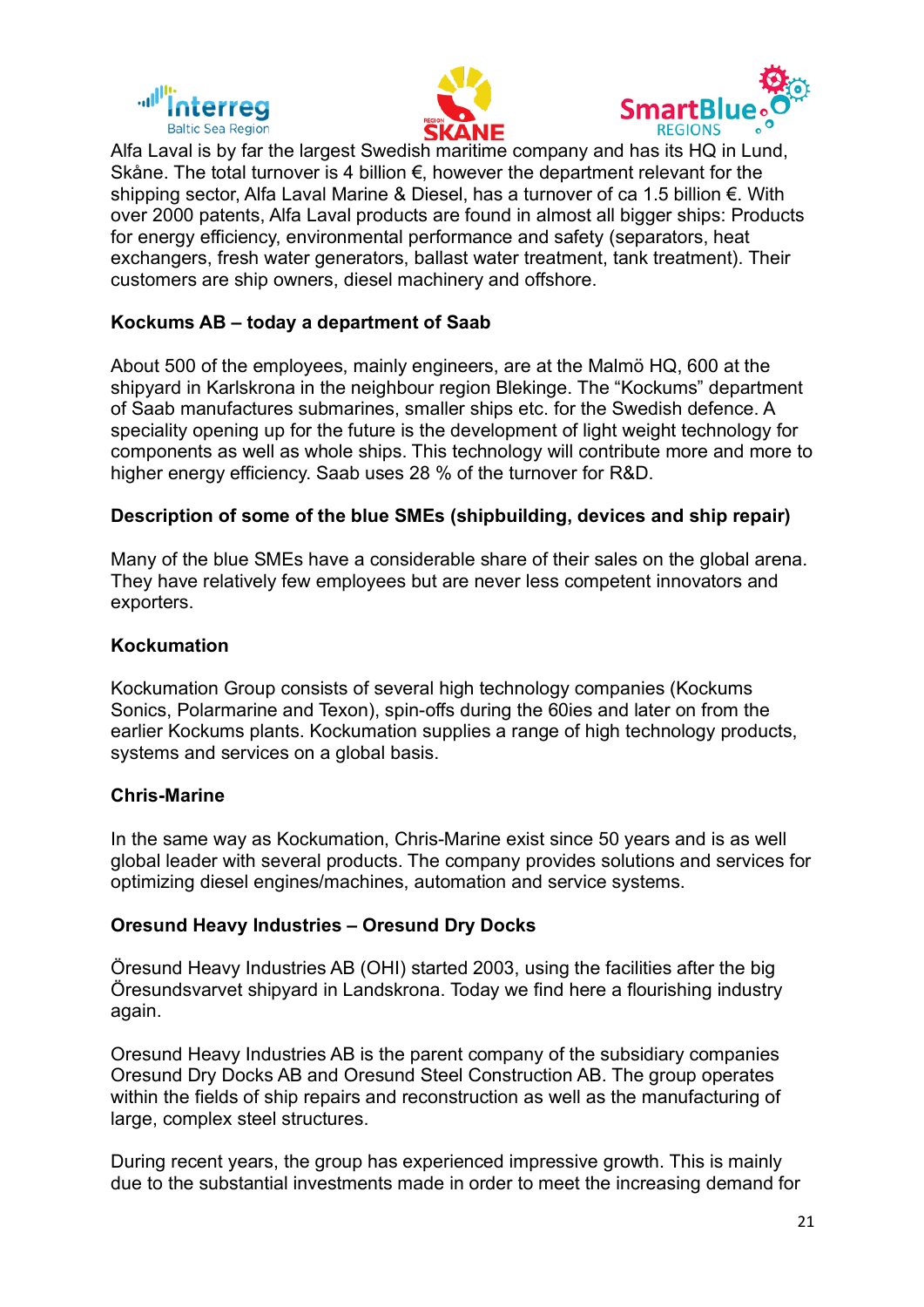





its services. Oresund Heavy Industries offers leading competencies within each area of operation, a continual increase in capacities and not at least an ideal location – situated on the edge of the Öresund, one of the world's busiest shipping routes.

An upcoming segment are heavy offshore constructions and the company is well prepared for large scale development of offshore wind in the Baltic Sea. Since 2015 Enercon has localized a production of wind towers on the site.

Not only that this Landskrona shipyard is one of Europe's biggest dry docks, including a floating dock, 800 m quayside, huge indoors areas, a multitude of facilities for service, re-/construction, handling of large structures with high capacity cranes, it also forms a highly potent cluster of maritime technical companies. The operations here are based upon a comprehensive cooperation with a large palette of suppliers and subcontractors, over 700, in and around Skåne and as well as in neighbouring countries. Each project has it its own special need as concerns competence and services. Several companies have established branches on the site. The company itself has about 100 employees.

#### **Opsis**

Opsis focus on gas analysis for emission control based on optical technology, including air quality monitoring, process control and data management.

#### **Maritime transports**

This sector, consisting of shipping companies and ports is of great importance in Skåne. The high energy efficiency of maritime transports is very much in line with energy and climate policy of Region Skåne. However, road transports are today dominating the cargo flows in and trough the region, causing traffic jam and emissions. Thus there is a great potential for short sea shipping to take over considerable amounts of goods from land based transports, a fact that was confirmed by a current report.

Two categories of maritime transports are dominating: passenger ferry services and short sea shipping. 24 companies are involved in short sea shipping, including a turnover of 250 M € and 150 employees. Almost all of the ferry lines however, are owned by multinational players with their headquarters outside the region. HH-ferries as an example, is owned by an infrastructure fund. TT-line (turnover 6 M  $\epsilon$ , 282 employees) is however based in Trelleborg, Skåne.

The ports are European frontrunners in terms of environmental performance (waste management, power supply etc.). The HH-ferries between Helsingborg and Helsingör, for example, are now transformed to power based operation for zero emission. Two of the Skåne ports are European TEN-T traffic network core ports:

- Copenhagen-Malmö-Port (CMP): Turnover 80 million €/Y, 400 employees, 8000 ships/year, cargo 15 million tonnes;
- Port of Trelleborg: 25 M €/year, 1872 employees, 11 million tonnes/year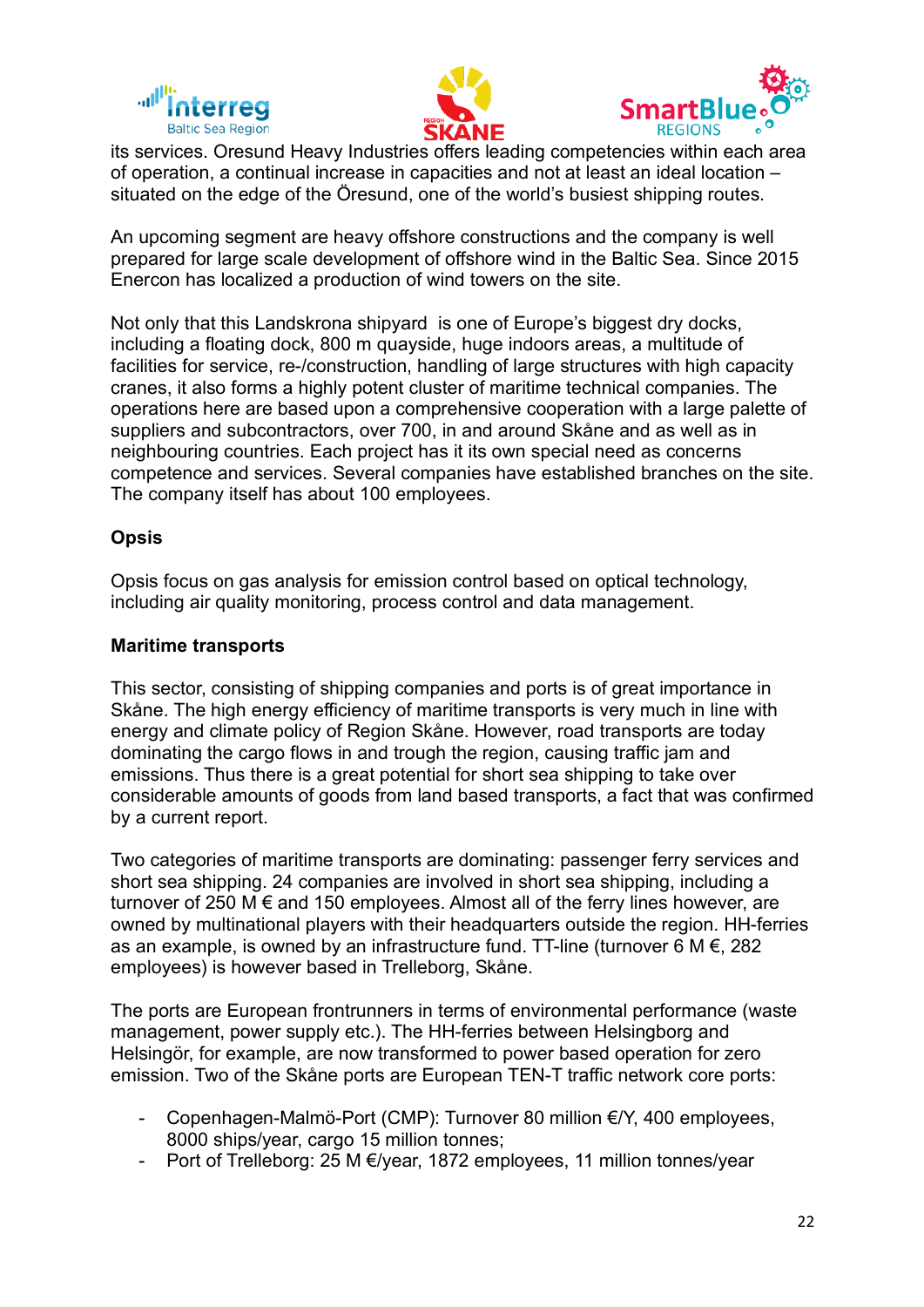





The port of Helsingborg is another international interface with a turnover of 36 million €, 230 employees, 8 million tonnes/year.

Further ports are Ystad, Landskrona and Åhus.

# 4. Developing a shared vision

The OECD, in its 2012 territorial review of Skåne, believes that the strategic approach for innovation policy in Skåne is in line both with system challenges diagnosed by the organisation (see above) and with "smart specialisation" concept. It is stated that the policy process that led to the adoption of Skåne's innovation strategy was a well-informed, well-articulated strategic process. Regional dialogues involving a large set of regional actors and two international peer review exercises were undertaken with the view of developing a regional innovation strategy for Skåne. Key documents were produced, leading to a shared vision of the strengths and weaknesses of the region, and paved the way towards the "International Innovation Strategy for Skåne 2012-2020 adopted in October 2011 (see part 1).

The strategy includes a vision and priority areas of intervention. It starts from a shared vision of Skåne as a top innovative region in Europe, where assets are fully exploited to create an attractive, internationally oriented and sustainable innovation environment. The strategy aims at developing innovation areas where Skåne has unique capabilities and which respond to global challenges. The main way to reach the strategy's overall objective is to develop "knowledge-based open innovation arenas" to engage in international collaboration. The concept was primarily built on a number of existing clusters, but is now, as an adaption to Smart Specialisation, based on the three focal areas of strength, already mentioned (see above). However, the existing cluster initiatives are still a core element in the Skåne innovation system (see below).

Late 2015 the preparation of the regional cluster development programme was initiated, based on an evaluation of the cluster work so far. Important further dimensions for this process were environmental aspects, equality, non-discrimination and diversity. The programme was a result of an iterative process, involving the cluster initiatives and of learning from earlier cluster strategy as well as evaluations of these.

Region Skåne has together with the cluster initiatives defined objectives related to the capabilities needed to fulfil shared vision of Skåne as a top innovative region in Europe. This objectives are described under 6. below.

# 5. Identifying the priorities

The policy process that led to the adoption of Skåne's innovation strategy was a wellinformed, well-articulated strategic process. Extensive analysis by academics and consultants, as well regional dialogues involving a large set of actors, and two international peer review exercises were undertaken. In the framework of this process together with experiences learned in the cluster initiatives, as well as the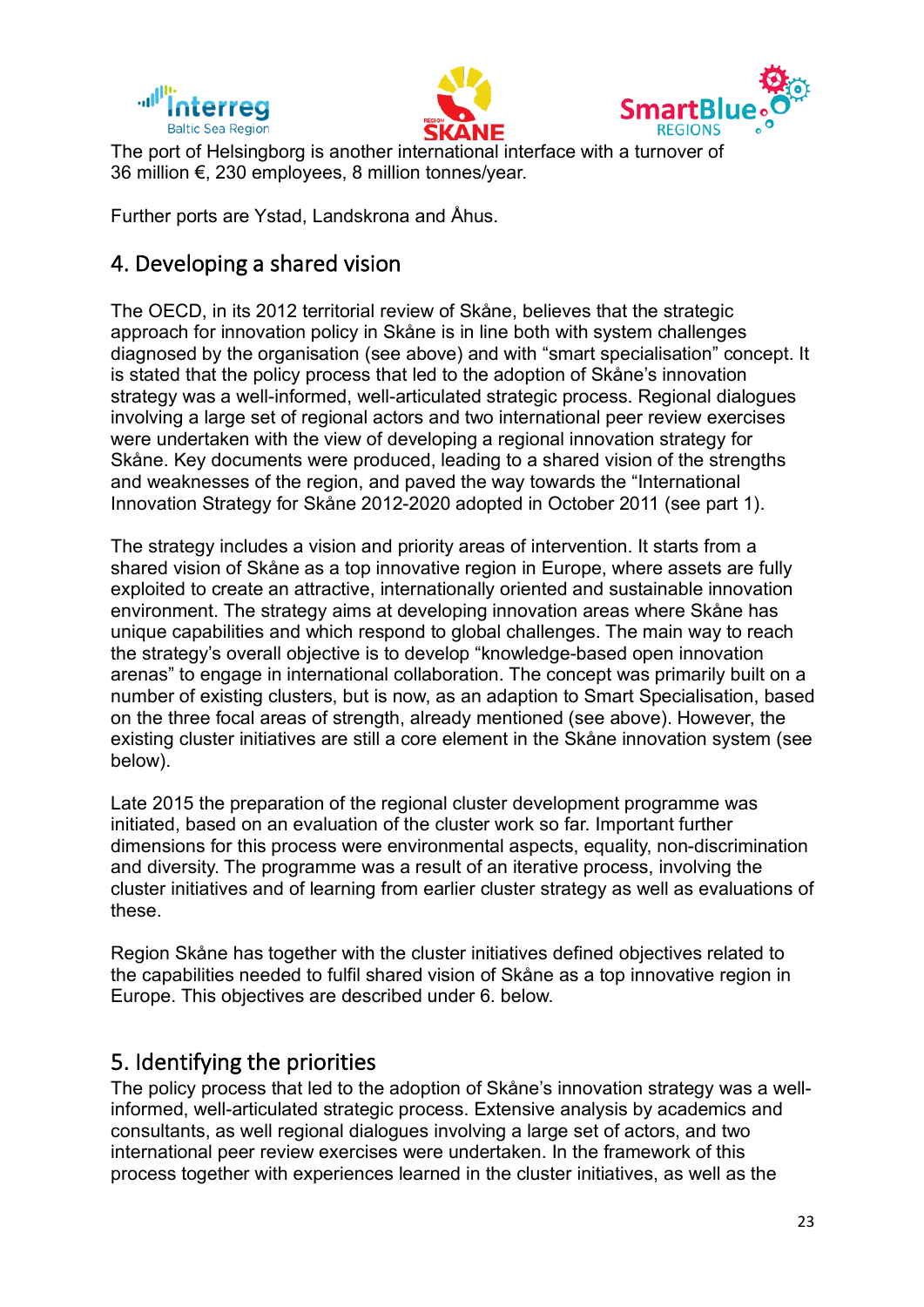





dialogue with FIRS and Soundingboard (see above), confirmed the choice of priority areas.

# 6. Defining an action plan with a coherent policy mix, financing etc.

During 2016 a comprehensive work started to further implement actions under innovation strategy, based on the priorities and the recommendation of the OECD.

OECD suggestions on improvements in regional innovations policy:

- ensuring outcome-driven policy with the help of better monitoring and evaluation,
- effective cluster policies, focusing on cross-cluster opportunities,
- reinforcing international dimensions of innovation and
- putting business to the centre of the strategy.

The **Skåne cluster initiatives** described in part 1 are gathered in sectors or around societal challenges, each one having specific competences, unique companies and specific experiences. One of the main tasks for cluster initiatives is making competences meet each other who usually don't come together. In this way the ground is laid for new approaches for innovation. Research shows that the most radical innovations making difference for society arises when crosscutting innovation processes are initiated. This may happen at the interface between sectors, areas of knowledge or established areas of application. Strategical support to cross-cluster cooperation is probably the most effective way to strengthen the regional capability to develop collaboration with new emerging global industries and services.

At the centre of the cluster initiative development and smart specialisation are the open innovation arenas. The **new regional cluster development programme3** states that to fulfil shared vision of Skåne as a top innovative region in Europe, some **preconditions** must be established and some capabilities strengthened. These are summarized below. The red thread is the capability that help us contribute to increased crosscutting links between sectors and areas of growth.

- **Strengthen the capabilities to lead and operate open innovation processes**. This capability is about the development of a new kind of competence about how complex processes about open innovation may be managed. It is about methodology as well as getting people to lead open innovation processes in a successful way.
- **Develop structural capital4 and services around open innovation processes**. This capability opens the door to build continuously documented

<sup>&</sup>lt;sup>3</sup> Still to be adopted by regional political level

<sup>4</sup> Applied systems supporting development processes, management and production as well as models for knowledge transfer and documentation.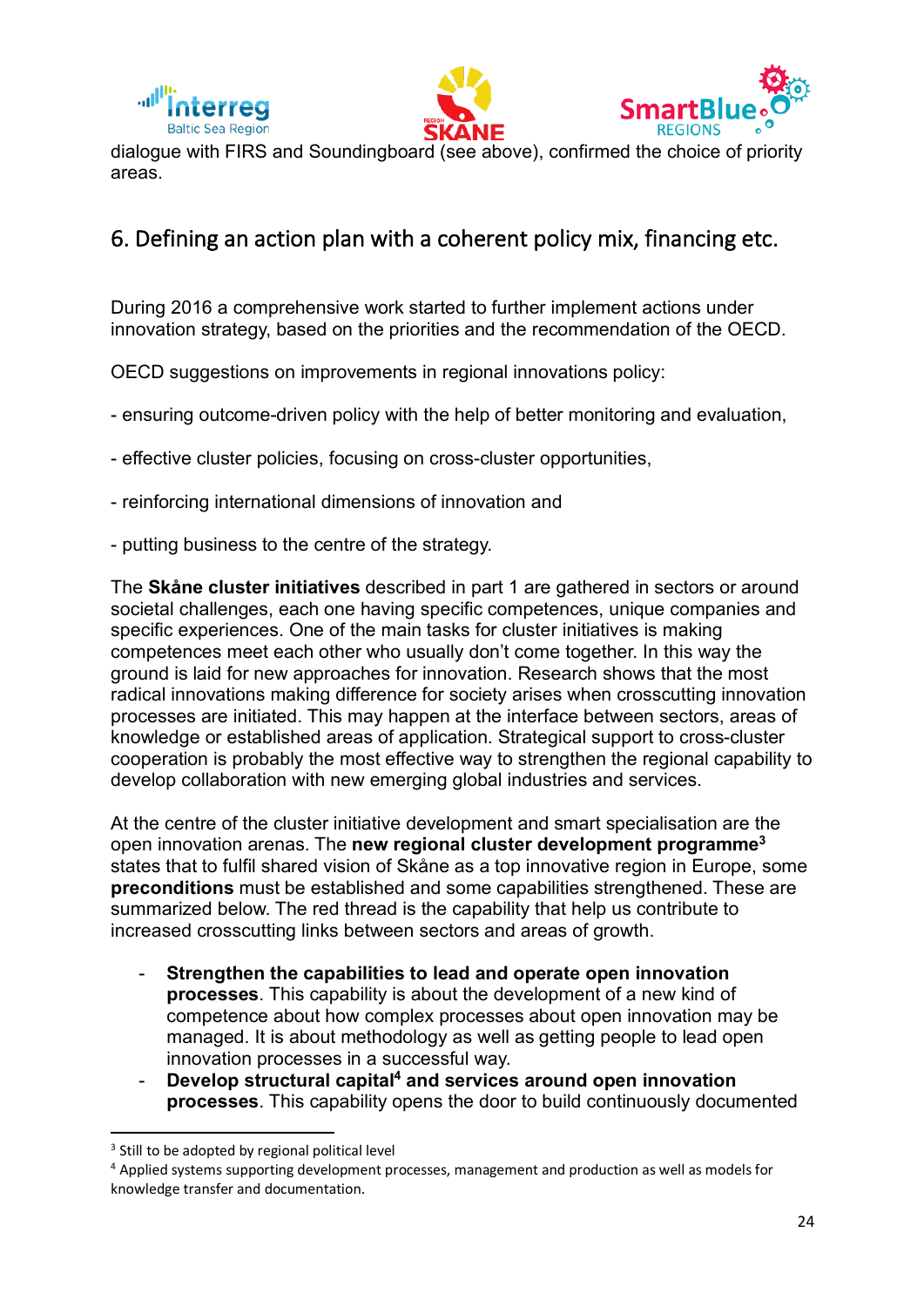





knowledge about open innovation processes, a knowledge that can be spread and used again and again. This knowledge is also a competitive factor that can be packed as different services.

- **Create common open innovation arenas between the cluster initiatives**. This capability means that concrete projects and processes are operated by crossing the boarders between clusters, sectors and perspectives of knowledge, meeting the societal challenges and needs of companies.
- **Ensure an increased reception capacity for new innovations.** This is about involvement of the presumptive future user of new innovations. It is also about influencing policymaking in the long term.
- **Work for an increased mobility between the cluster initiatives for learning and renewal.** This can be achieved by internships between the clusters, rotation of staff and common projects.
- **Work for increased resource efficiency.** This also is about finding a model to involve more cluster initiatives in one project, as an example, by a common business development function generating common projects. It is also about sharing functional resources.
- **Create a common crosscutting R&I platform for the cluster initiatives where the needs of businesses and organisation can be met.**

The **deficits** related to the structures and basic activities of existing cluster initiatives that need to be addressed are:

- Deficit in long term financing and ambiguity about the results expected by Region Skåne and the municipalities, making it more difficult for the cluster initiatives to work long term and strategically.
- A need and potential for extended collaboration with Skåne municipalities and the other cluster initiatives concerning financing and applications to different programmes.
- The need to take the cooperation of the clusters to a new level by sharing competences and by arranging a joint bank credit to guarantee a long term liquidity for projects.
- Region Skåne and the cluster initiatives need to increase their cooperation with regard to the three RIS3 priority areas.
- Gaps concerning the integration of equality and diversity, which lowers the attraction for the concerned sectors and limits the innovation capability and profitability.

To qualify for the cluster development programme the cluster initiatives must meet certain conditions and criteria. There are clear expectations formulated concerning the long term effects of the Cluster Development Programme. For the specific cluster initiative a list of specific requirement (related to the need of capabilities and current gaps – see above) have to be met to ensure that the long term goal can be reached. The programme is accompanied by a draft financing model (yet to be decided on a political level). The model is based on an increasing share of collaboration and of company based financing as well project based financing.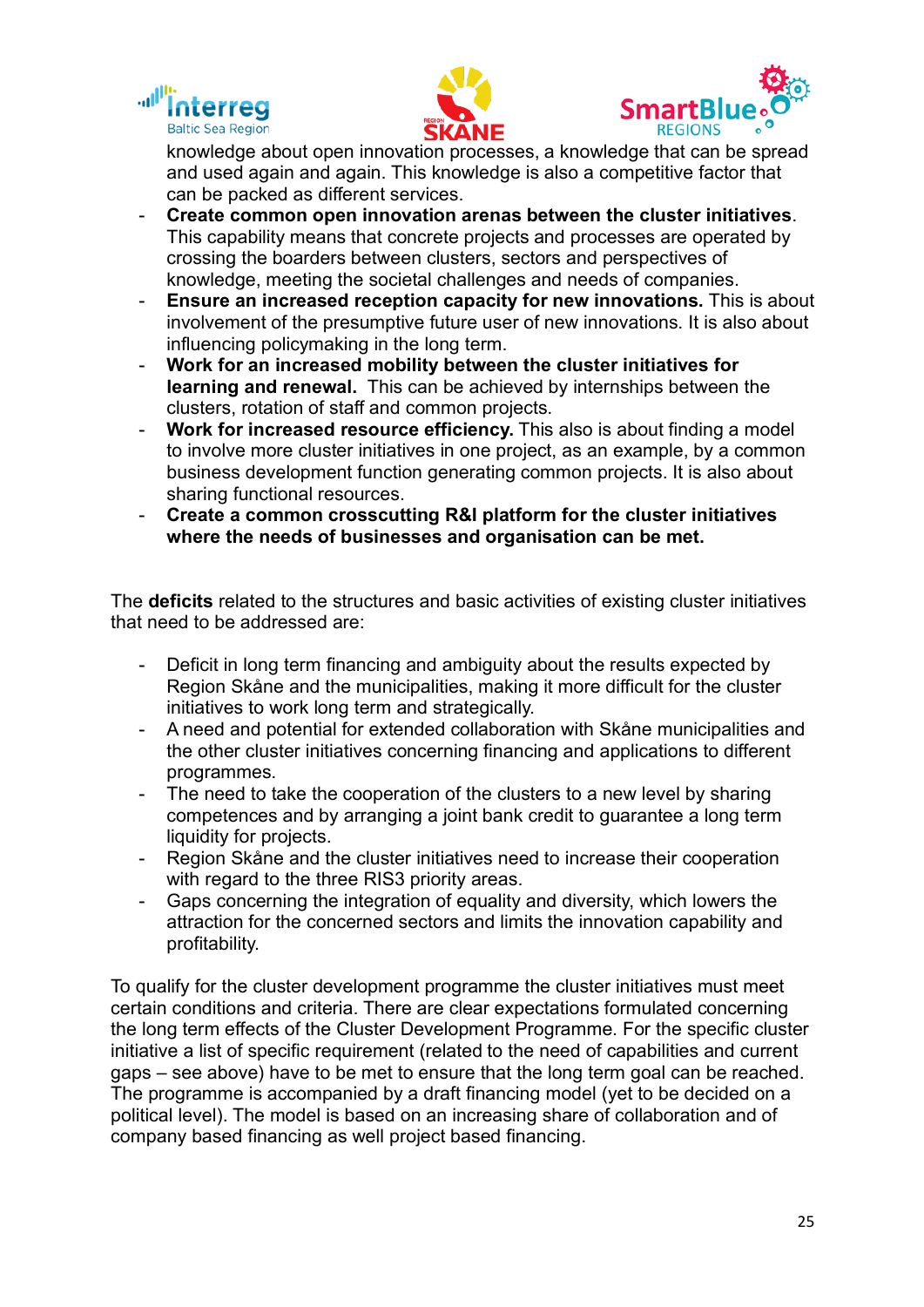





As mentioned in part 1, three strategic innovation areas were prioritized in the Skåne RIS3: Smart materials, Smart sustainable cities and personalized health. For each area a position paper has been adopted by the Research and Innovation Council in Skåne (FIRS). The position paper includes concrete actions for each priority area during the upcoming years.

## **Source of financing**

The sources for financing the innovation supporting system in Skåne are on different geographical levels:

| EU/international | ERDF, CAP/rural programme, FP7, Horizon2020, Nordic<br>Innovation                                                                                              |
|------------------|----------------------------------------------------------------------------------------------------------------------------------------------------------------|
| National         | Vinnova, Swedish Agency for Economic and Regional<br>Growth (Tillväxtverket), The Knowledge Foundation, Almi<br>(Advisory Services, Loans and Venture Capital) |
| Regional         | Region Skåne                                                                                                                                                   |
| Local            | Municipalities, Associations of municipalities                                                                                                                 |
|                  |                                                                                                                                                                |

University/Univ. colleges (see page 4)

Private Private co-financing of EU-project, research projects and financing of players within the system

| <b>Actors/activities</b> | EU | <b>National</b> | Regional | Local    | Academy  | <b>Private</b> | <b>Others</b> | <b>Total</b> |
|--------------------------|----|-----------------|----------|----------|----------|----------------|---------------|--------------|
| Marketing/attraction     | 9  | 0               | 109      | 0        | 0        | 0              | U             | 117          |
| Business dev./capital    | 11 | 23              | 58       | 15       | 6        | 6              | 37            | 154          |
| Cluster                  | 14 | 25              | 19       | 2        | 3        | 11             | 15            | 89           |
| Science Park/ Incub.     | 3  | 10 <sup>°</sup> | 12       | 21       |          | 4              | 10            | 60           |
| Meeting place/arena      | 0  |                 | 2        | 6        | $\Omega$ | 18             | 10            | 29           |
| Policy support           | 2  | 16              |          | $\Omega$ | $\Omega$ | 0              | 0             | 25           |
| Others                   | 2  | $\Omega$        | 10       | $\Omega$ | $\Omega$ | $\Omega$       | 0             | 12           |
| R&I                      | 53 | 219             | 22       | 9        | 41       | 79             | າ             | 424          |
| Financing of business &  | 4  | 427             | $\Omega$ | $\Omega$ | 0        | 43             | 0             | 474          |
| innovation               |    |                 |          |          |          |                |               |              |
| Total                    | 98 | 721             | 238      | 53       | 50       | 160            | 67            | 1386         |

Financing (Mn SEK) of the innovation supporting system in Skåne 2015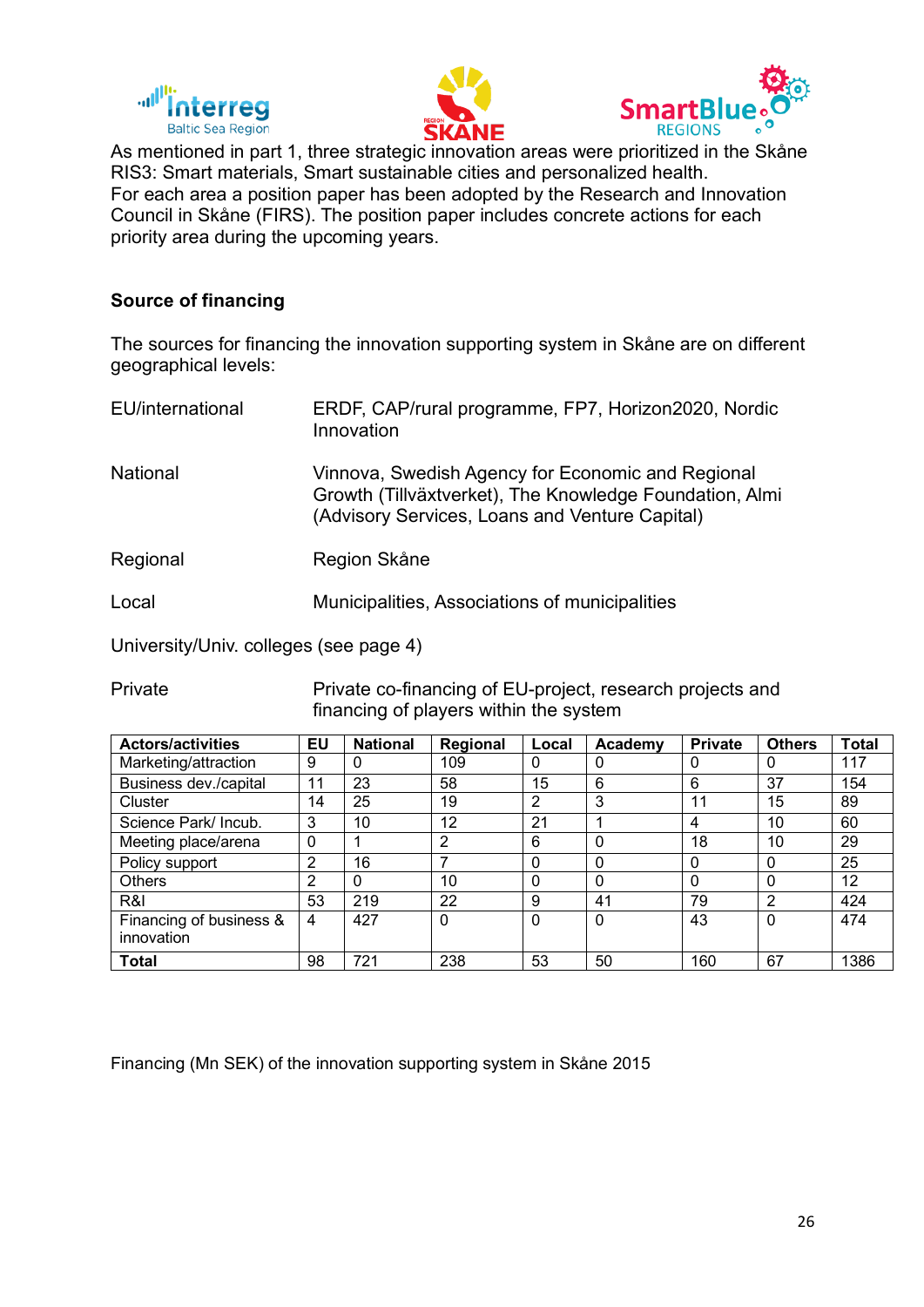





In the last few years, a lot of work has been done in Skåne to develop the innovation system and enhance innovativeness. This work has been carried out by the stakeholders in the region, VINNOVA and the Swedish Agency for Economic and Regional Growth (Tillväxtverket). As the table show the innovation system has a turn-over about 140 million Euro. National players provide the biggest contribution.

The Regional Development Fund for Skåne-Blekinge (ERDF) is managed by the Swedish Agency for Economic and Regional Growth, in collaboration and partnership with regional political actors, academia and industry, prioritizing different projects.

#### **The Operational Programme – Skåne-Blekinge Regional Structural Fund Programme (ERDF)**

The chosen policy mix of the Skåne-Blekinge programme is based on the needs and prevailing conditions in Skåne-Blekinge and are in line with regional growth strategies. There is 61 Mn Euro for the current programme period. Priority axes include:

### **1. Smart growth – innovation (44 M SEK approved until end of 2015)** Specific objectives:

- Increased cooperation for sustainable, efficient innovation infrastructure that delivers results.
- Increased capacity for innovation in the region, focused on the region's strategic areas of strength (relevance for the regions RIS3!).

# **2. Smart growth – SMEs (183 M SEK approved)**

Specific objectives

- Strengthened entrepreneurship and enterprise.
- More new enterprises with growth potential
- Increased growth in existing SMEs.

#### **3. Sustainable growth – low-carbon economy (20 M SEK approved)** Specific objectives

- Reduced climate impact through SMEs increasing their use of renewable energy sources while becoming more energy-efficient.
- Reduced climate impact through the public and housing sectors increasing their use of renewable energy sources while becoming more energy-efficient.

# **4. Inclusive growth – Broadband (11 M SEK approved)**

Specific objective:

• Improve opportunities to access broadband.

# **5. Sustainable urban development**

Specific objectives: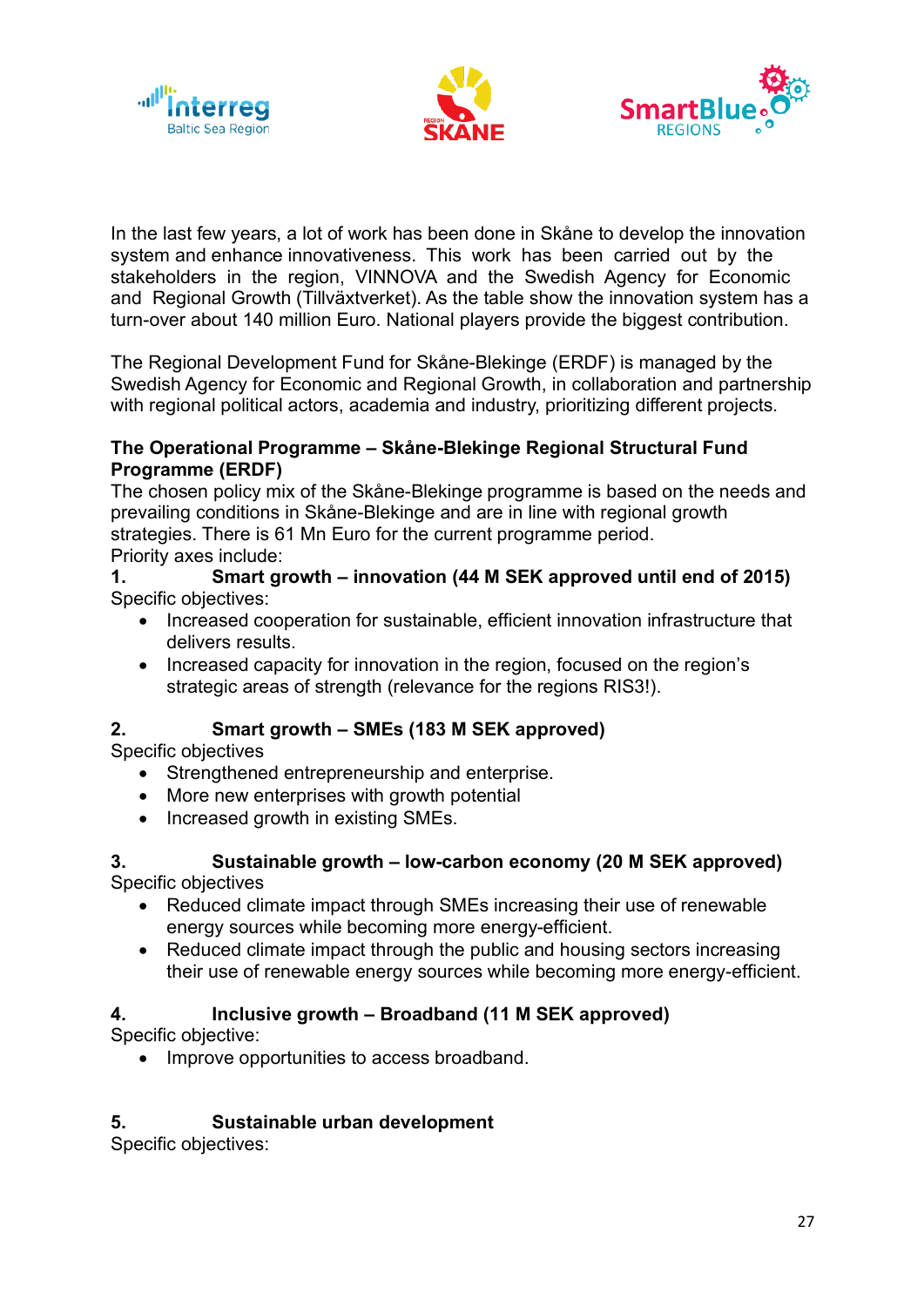





- More innovations in response to local societal challenges that contribute to sustainable urban development.
- Strong local entrepreneurship for employment growth.

# **Concrete RIS3-related action in the Blue field:**

# **The Vanguard Initiative** N**ew Growth through Smart Specialisation**

One of the pilots within the Vanguard Initiative is the demand and user driven pilot "Advanced Manufacturing (ADMA) for Energy Related Applications in Harsh Environments", that seeks to make the EU the global leader in manufacturing robust high integrity components for marine renewables and offshore energy applications. The main goal of this specific, Blue Growth related pilot is to create new business opportunities and increased growth for the sector by helping larger companies expand their supply chains with innovative SMEs across Europe, and by providing smaller companies with new, high-demand customers to grow their businesses. The initiative is led by the Basque Country and Scotland, while 11 other European regions take part, Navarra, Lombardy, Norte, Flanders, Asturias, Dalarna, South Denmark, Skåne, Ostrobothnia, Andalucía and Emilia-Romagna. The activities of the pilot are structured around the four core functions of the Vanguard Initiative methodology:

**Learn**. This function includes activities such as data sharing, value chain mapping, exchange of good practices, workshops and study visits, and the development of guidebooks and manuals for business intelligence.

• **Connect**. This refers to activities such as industry brokerage, matchmaking events (including virtually), the development of demonstrator ideas, and broadly using the pilot as a collaboration space.

**Demonstrate.** Under this function, the pilot would serve as a virtual incubator, providing start-up space for demonstrators, serve as a structure for leveraging public and private funds, provide ideas and mobilise inter-regional infrastructure pooling, and deliver projects related to identified common challenges and technology needs.

• **Commercialising**. This function relates to the use of the learn / connect / demonstrate functions and services to promote demonstrators, agenda setting and policy outreach at EU, national and regional levels.

The Pilot has up-to-date implemented a series of actions related to the Learning function. In 2014 an extensive scoping study was undertaken, which developed a core 'inventory' of energy-related resources existing across the Pilot regions and emphasized on the collaboration potential among these regions to explore new cross-regional market opportunities. The study delivered a database of over 200 pivotal companies and organisations (including relevant infra-structure, specialist research centres, and networks across the EU) that operate and compete in the market areas and value chains the Pilot is focusing (offshore oil and gas and marine renewables – notably wind and wave energy).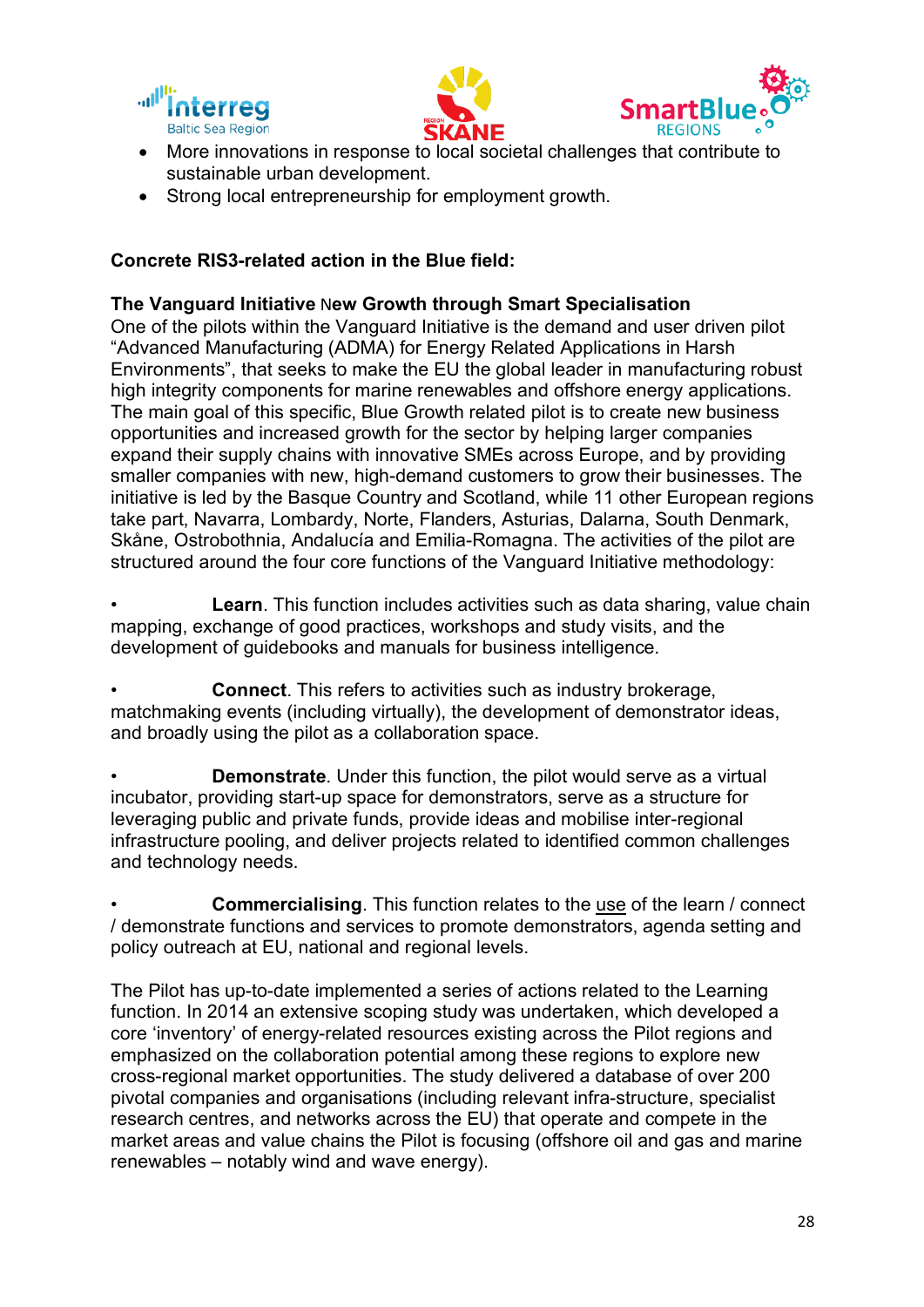





Following the learning activities, the Pilot progressed with the connecting function, i.e. creating synergies and collaboration schemes among businesses that share similar interests and face international challenges. Work for this function was initiated in August 2015 with the design of a Technology Roadmap, which aims to find joint solutions for industry stakeholders on a bottom-up idea generation approach. The roadmap highlights industrial capacities and technology needs and in parallel, consolidate the most important and relevant international challenges and demands from industry stakeholders across the Pilot's market areas. So far, work for the Technology Roadmap has included the following activities: the identification of industrial challenges and technology areas; an industry survey; the production of a set of back-ground notes, Technology Roadmap workshop preparations; and the Technology Roadmap Workshop itself, hosting over 130 participants.

Adding value to the final steps of the technology road mapping exercise, a Vanguard Initiative Matchmaking event has provided a unique opportunity for companies from the European offshore energy market areas to further explore concrete examples of potential collaboration activities. The conclusions from the workshop and the Matchmaking event have fed into the Technology Roadmap, published autumn 2016.

During the Matchmaking Event, the Pilot hosted five sessions, during which three pre-selected opportunity cases were discussed, namely:

- Real condition testing of new materials: Composites, steels, ductile iron and light metals
- Optimised corrosion management, including modelling, sensing and desian
- Cost reduction in offshore wind

The match-making event identified key messages from industry and defined the next priority steps for the development of the Pilot. The current trends of oil prices and the weaker competitiveness of the Marine Renewables Energies in comparison to other methods of generating green electricity, has put a widespread emphasis on cost reduction across the offshore energy industry sector. Considering that cost efficiency requires an aggregate thinking of all value chain processes and actors involved, the message stemming from the sessions' write-ups translates into the need for coordinated European solutions to international challenges.

On the basis of the Pilot's activities so far and the conclusions of the matchmaking event's sessions, a number of priorities have been identified which will influence the forward agenda for the Pilot.

The Vanguard matchmaking event also hosted other pilots, as the one dealing with nanotechnology, opening up for *cross sectoral interfaces and exchanges*. Thus the Vanguard Initiative has, among other things, been very interesting from the perspective of cross-sectoral and cross value-chain processes, i.e. between offshore energy challenges and advances within smart material, represented by another Vanguard Pilot: "Vanguard Initiative Pilot Project on New Nano-enabled Products". This pilot was initiated by Region Skåne and is now co-led by the region, with a strong engagement from local players.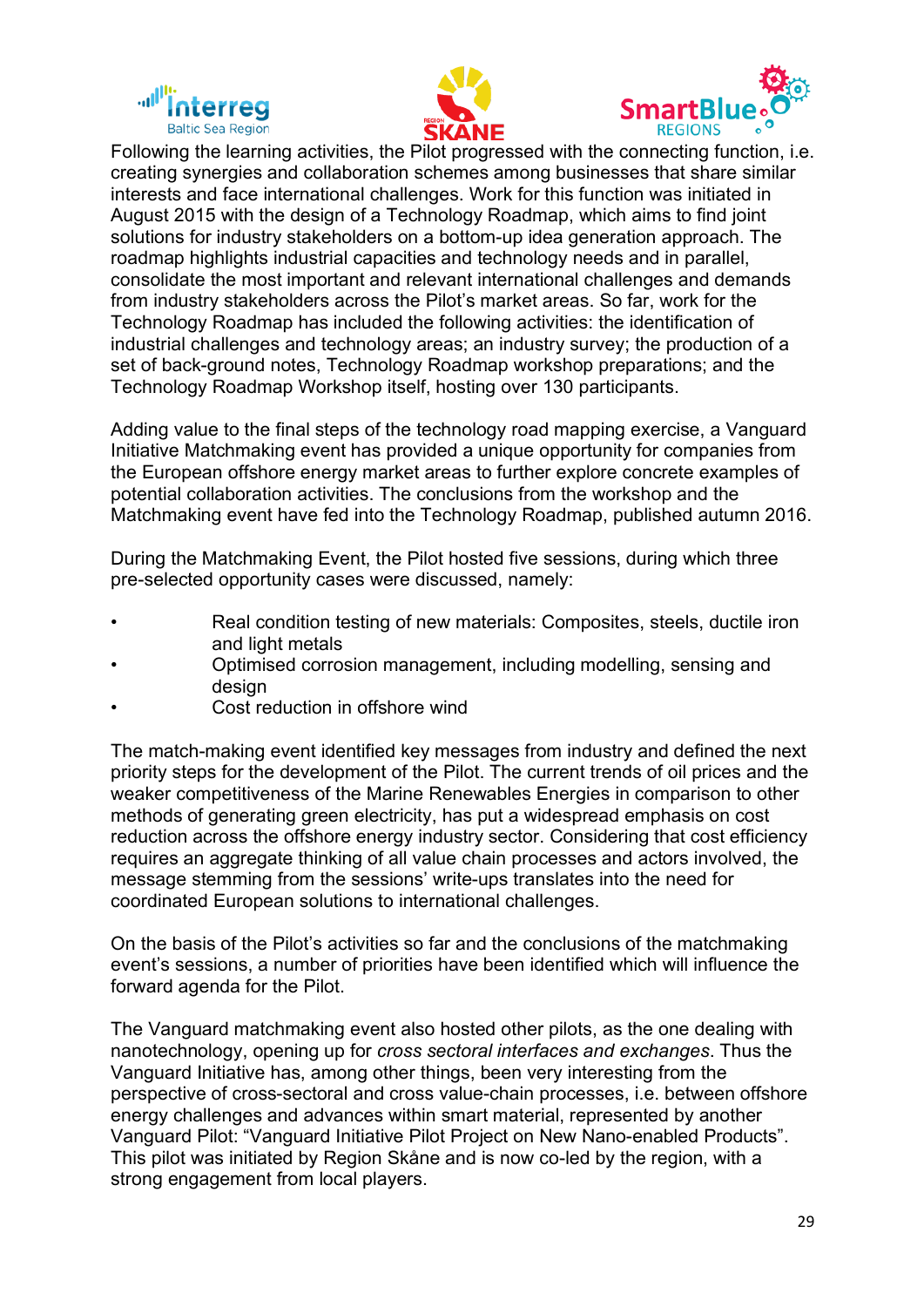





Many partners collaborate across the whole value chain in the nanotechnology development: the universities, the region, companies, innovation support actors, etc. The new initiatives include: pilot production facilities, risk capital, nano-safety, industrial research centres etc. Materials Business Center is under development to be a business oriented membership organization, connecting industry, entrepreneurs, research institutes and universities with materials related operations. The vision of Materials Business Center is to be a global epicentre for new products and businesses based on materials technology and innovation in Southern Sweden. After the Vanguard matchmaking event, a meeting was organised with the marine tech industry on how nanotechnology could be the enabling technology within specific areas of the marine tech industry. The Vanguard Initiative has so far been helpful in establishing a link between different actors, who now know each other's existence, and have confidence in each other's ability and willingness to cooperate.

# 7. Monitoring and evaluating

# **Evaluation of the innovation policy**

OECD (2012) concludes that Skåne's regional innovation policy is a good model to follow to address the frequent weaknesses of regional innovation policies. According to OECD, the core ingredients that make Skåne's regional innovation policy a good prototype for the new wave of policies are the following:

• The role of public authority is to act as a facilitator of change and catalyst of interfaces. The role of Region Skåne is to improve conditions for innovation, notably by supporting platforms for increasing synergies between actors from the region and beyond.

• The policy goal is to improve system coherence, resilience and evolution capacity. This is a difficult role which requires much more policy intelligence and efficient policy mixes, than the traditional role of resources allocator.

• Interventions are selective and concentrated, targeting promising growth areas and concentrating resources on those areas with a view to build critical masses in worldclass excellence clusters. This capacity of selecting priority areas has been developed both thanks to good knowledge of the regional potential and through a bottom-up process to leverage knowledge present with existing actors.

• The strategy is outward-oriented, as it takes into account Skåne as a functional region rather than being confined to administrative borders, and sees the region's specialisation in an international perspective. Cross-border policies are present and the very goal of regional interventions is to bring regional actors on the international scene.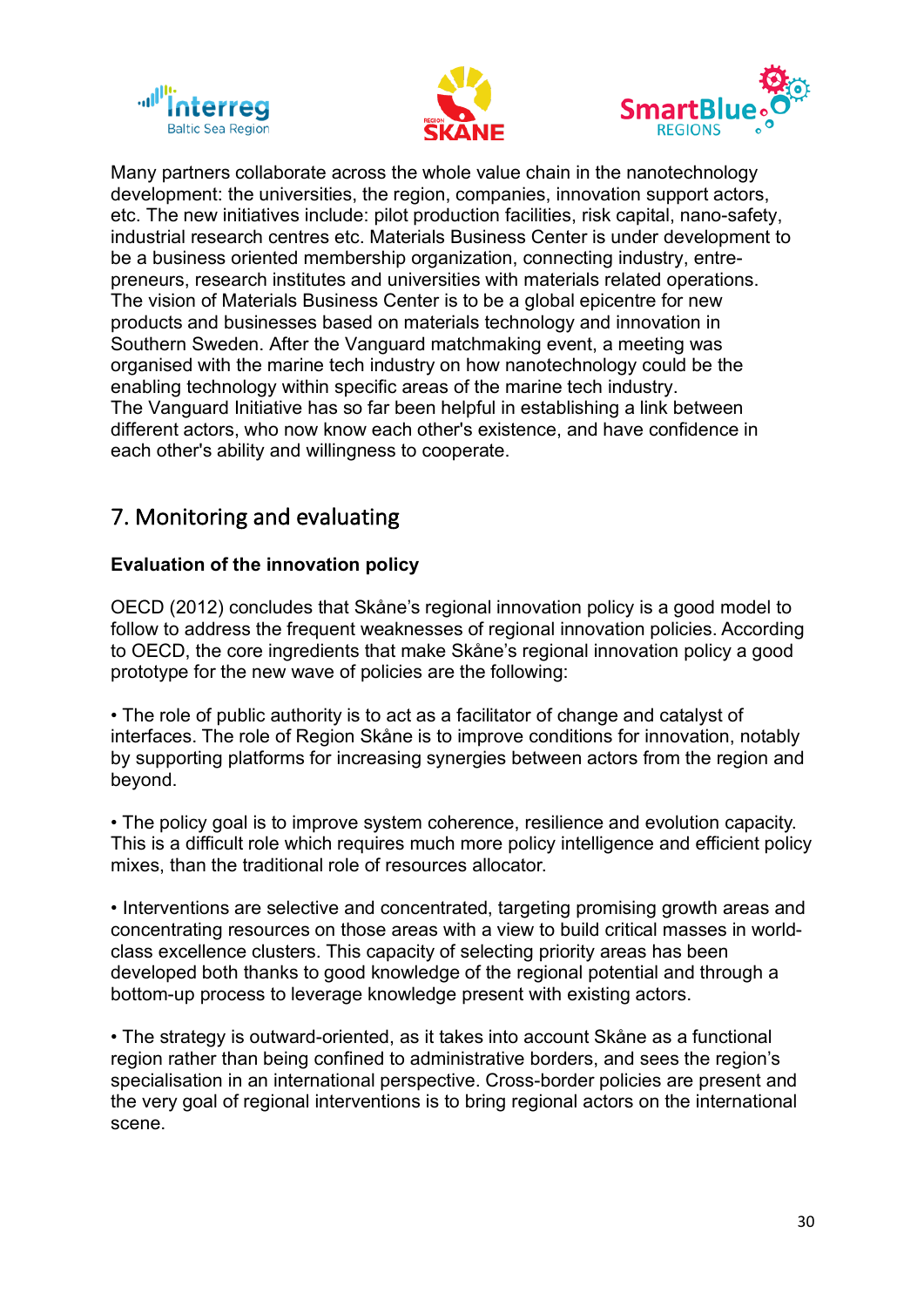





• The strategy combines effective leadership and strong stakeholder involvement: it is the result of a collective endeavour led by Region Skåne, perceived as a legitimate leader, and involves the academic world, public authorities and the business community, as well as innovation users. The recent establishment of Skåne Research and Innovation Council (FIRS) and the Sounding Board for Innovation in Skåne (SIS), testifies the drive towards enhanced stakeholder involvement.

• The approach is experimental and evidence-based: in addition to the contribution of regional stakeholders, the strategy is nurtured by numerous studies, expertise, and peer reviews and the analytic knowledge at the disposal of decision makers is remarkable.

However, despite this good model of innovation OECD also pointed out 2012 that better integrated monitoring and evaluation were needed to support implementation of the regions innovation policy. Clearly defined and tangible goals were a necessary first step in order to identify the aims of innovation policy. Appropriate data generation and monitoring were necessary in order to fine-tune the policy toolbox on the basis of accrued experience, assessing the impact of policy initiatives based upon their contribution to strategic goals. According to OECD the region lacked an integrated and systematic view on all initiatives and projects that were implemented. Furthermore, increased private sector involvement in the development and implementation of regional innovation strategy was important.

# **The monitoring and evaluation system in Skåne**

2009 Region Skåne initiated a first functional analysis with the purpose of analysing the capabilities in the support structure for strengthening growth, innovation and entrepreneurship. That was the first of this kind of functional analysis being performed in Sweden. Skåne was also first in Sweden to adopt an international innovation strategy as well as a RIS3.

2012, in the framework of the scrutiny of Region Skåne's growth conditions by OECD, there was also a basic follow up of the analysis performed 2009, focusing on resources for R&D, cluster, actors of the innovation system.

2015 Region Skåne decided to make a more in-depth follow-up of the 2009 functional analysis, especially looking for changes in relation to the challenges and weaknesses that were identified 2009. It was also decided to evaluate the innovation strategy. Based on this Region Skåne would then as a next step analyse and identify future needs of actions.

The 2016 evaluation, covering the period 2009-2015, focused on:

- How the functions of the innovation system have developed
- To what degree there have been changes of the functions of the system
- If new functions have been established
- Description of how the Skåne innovation system relates to the outside world (local, regional, national, EU)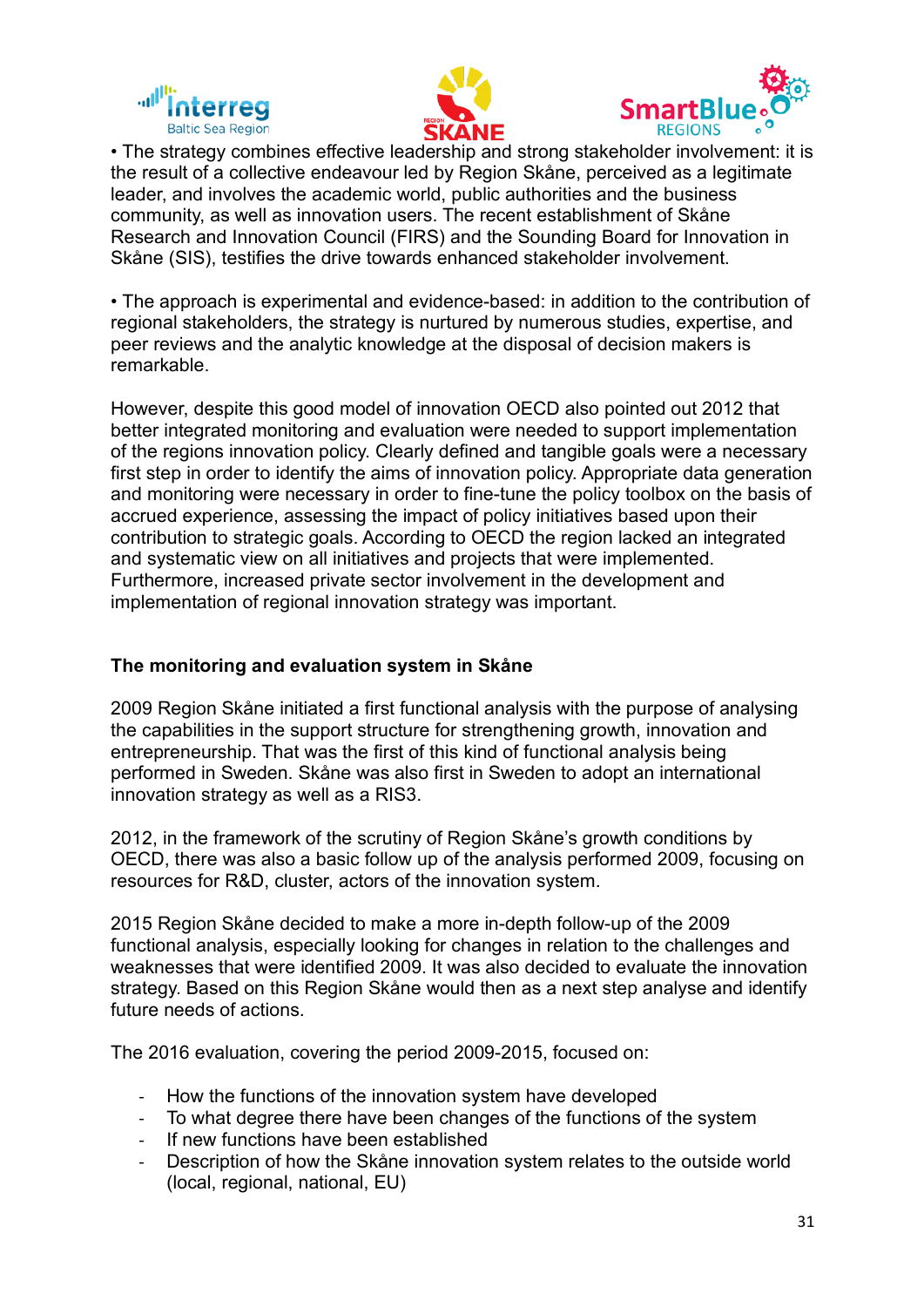





- Financing of the Skåne innovation support system
- Mapping of the main financial sources of the players
- Description of the development of the financing of the system
- Description of the current situation concerning the three priority areas of innovation as regards their links to the functions of the innovation system
- Suggestions how to develop these functions

Concerning the evaluation of the strategy itself:

- Efforts and interventions that have been done concerning the sub-strategies (page 6-7)
- Description of the shifts to new levels in the work process since 2011 as the strategy was adopted
- In-depth descriptions including experiences from some selected approaches
- Indication where further efforts are needed and which are the remaining challenges
- Indication whether Skåne realises the vision to become " Europe's most innovative region 2020"
- -

#### **The method for functional analysis of innovation strategy and support structure**

The analysis of the functions of the Skåne innovation system and the evaluation of the Skåne international innovation strategy was based on a comprehensive material including both quantitative and qualitative data. During April – September 2016 50 interviews with actors and key persons linked to the innovation system were made, but also with people outside the region to provide an external perspective on shifts and changes.

#### **The actors of the support system**

One starting point for the evaluation was an analysis of the diversity of actors, sorting them in the different categories within the innovation support system in Skåne:

- In the centre: The system leader, responsible for regional growth: Region Skåne
- Clusters
- Science Park & Incubators
- Meeting places, network, arenas for cooperation
- Business/company development & capital
- Marketing and & attraction
- Academy & Research actors

By putting the different players into categories and also placing them on a geographic map it was made possible to follow the development during the period and provide a picture illustrating the development. The structure and composition of the categories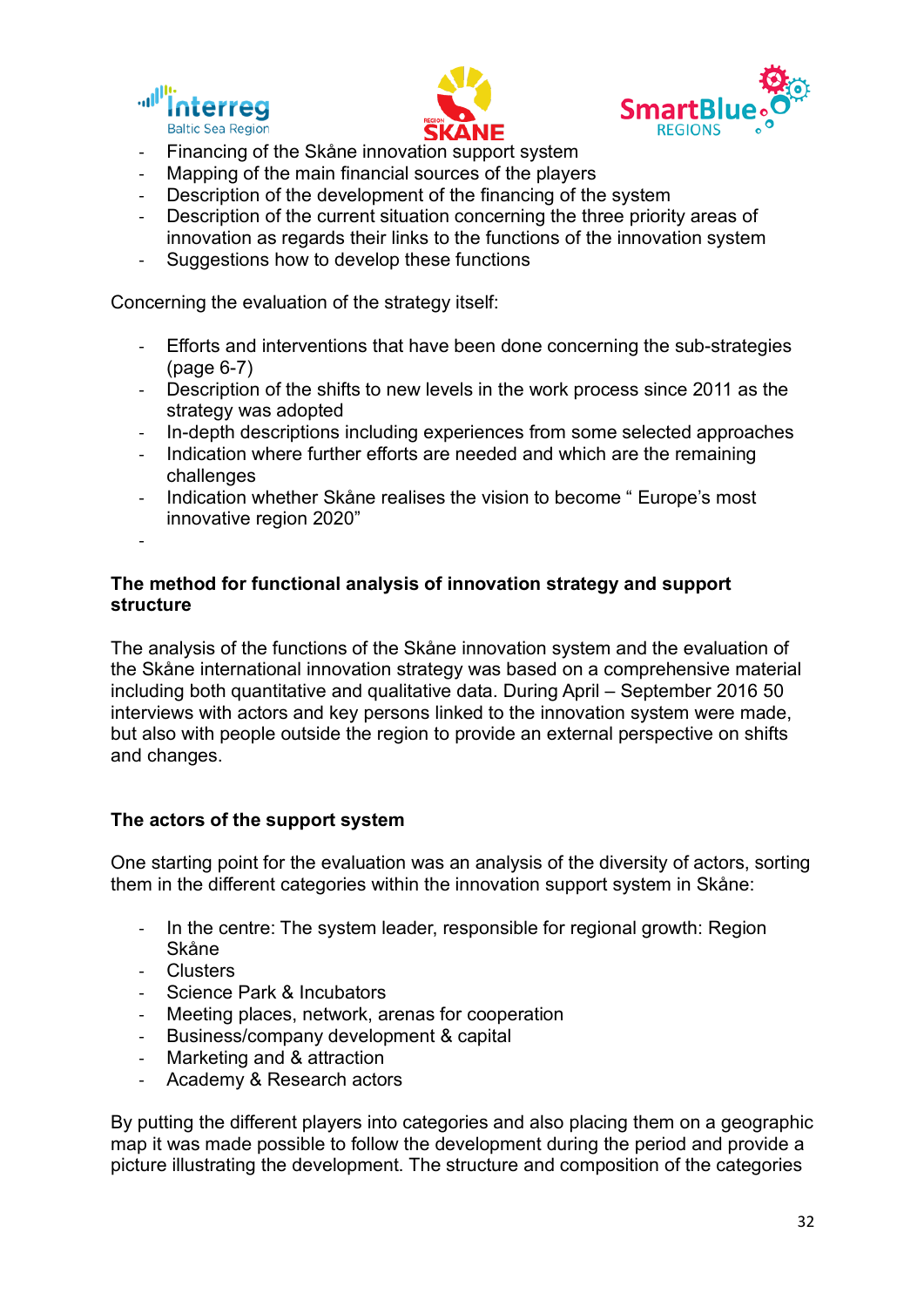





is described qualitatively, but also from a quantitative perspective (allocation in Skåne, number of organisations, number of people, men/women).

## **Analysis of the financing system**

It was checked how successful the **academic sites** were attracting money to research and education on research level. For this purpose revenues, from funding to research and education were listed per site, as well as for each site more specifically the funding from each funding agency. The share the sites were receiving from different sources was also described quantitatively.

Moreover, the analysis accounted for the levels of successful participation of the sites in Horizon 2020/FP7: number of participation, percentage in relation to other Swedish regions (or corresponding organisations), number/percentage of coordinators, amount granted funding/percentage.

The analysis also mapped the financial resources channelled through those actors and structures supporting innovation and business development in Skåne: How much money is there in the system, who are the financiers and to which kind of activities/ actors does the money flow. Private company funding was however excluded. Following categories were used for this mapping:

Actors:

- Marketing and & attraction
- Business/company development & capital
- Meeting places, network, arenas for cooperation
- Clusters
- Science Park & Incubators
- Academy & Research actors

#### Activities:

- R & I
- Financing innovation and companies
- Policy support
- **Other**

#### **Capability for innovation in a European perspective – benchmarking**

Another part of the analysis was based on benchmarking with 10 leading innovation regions in Europe. The indicators used were quantitative and generally based on RIS related variables, each indicating position and change concerning innovation capabilities. Data were taken from Eurostat and Times Higher Education and used on NUTS 2 level.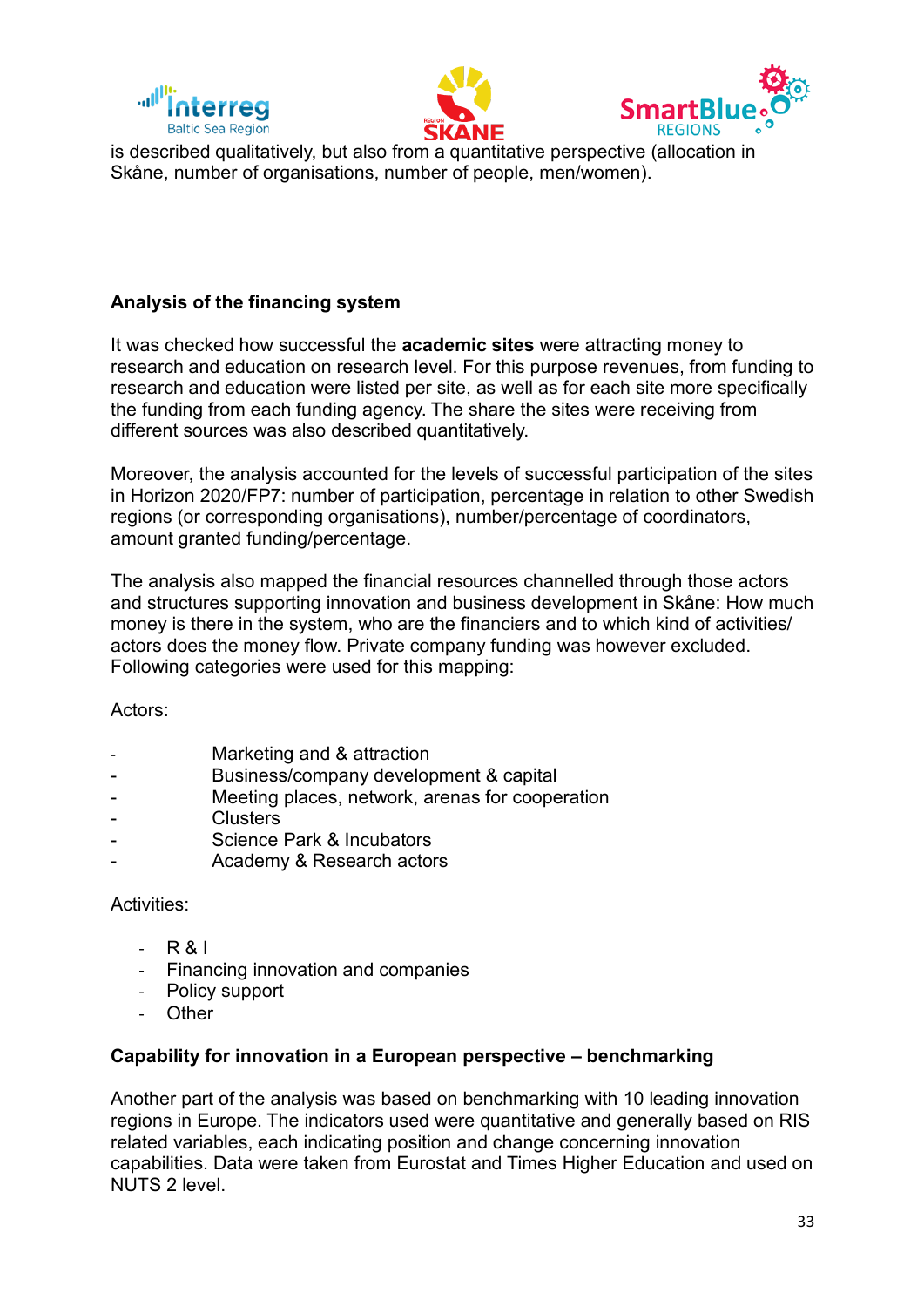





Indicators and the principles by which they were applied:

| <b>Indicator</b>                     | <b>Our definition</b>                                                                | <b>Construction of variable</b>                                                    |
|--------------------------------------|--------------------------------------------------------------------------------------|------------------------------------------------------------------------------------|
| Level of education                   | Capability for knowledge<br>building                                                 | Share of population 30-34<br>year with higher education<br>$\left( \ldots \right)$ |
| University ranking                   | Capability for knowledge<br>building                                                 | <b>Times Higher Education</b><br>yearly ranking                                    |
| Patent application                   | Capability for<br>entrepreneurship                                                   | Applications in relation<br>size of the regional<br>economy                        |
| Copyright applications               | Capability for<br>entrepreneurship                                                   | <b>Number of Community</b><br>design in relation to size<br>of regional economy    |
| <b>Private R&amp;D investments</b>   | Capability for<br>entrepreneurship                                                   | Investments in own R&D<br>as share of of regional<br>economy                       |
| <b>Public R&amp;D investments</b>    | Capability for mobilizing<br>and attracting resources                                | As share of regional<br>economy                                                    |
| Knowledge intensive<br>services      | Capability for mobilizing<br>and attracting resources                                | Employment (share of<br>total empl)                                                |
| Knowledge intensive<br>industry      | Capability to analyse and<br>manage changes<br>(economy, societal etc.)              | Employment (share of<br>total empl)                                                |
| Business based research<br>financing | Capability to analyse and<br>manage changes<br>(economy, societal,<br>business etc.) | Funding from industry per<br>empl at highest ranked<br>university (academic staff) |

#### **Analysis of functions of Skåne's innovation system and their changes 2009- 2015.**

This analysis was based on interviews and workshops.

Six functions were analysed in relation to the focus RIS3-areas (strengths and weaknesses):

- The function that creates long term legitimacy for innovation
- The capability to create and invest in strategic relations
- The capability to analyse and handle changes in the surrounding world and market
- Mobilizing and attracting resources